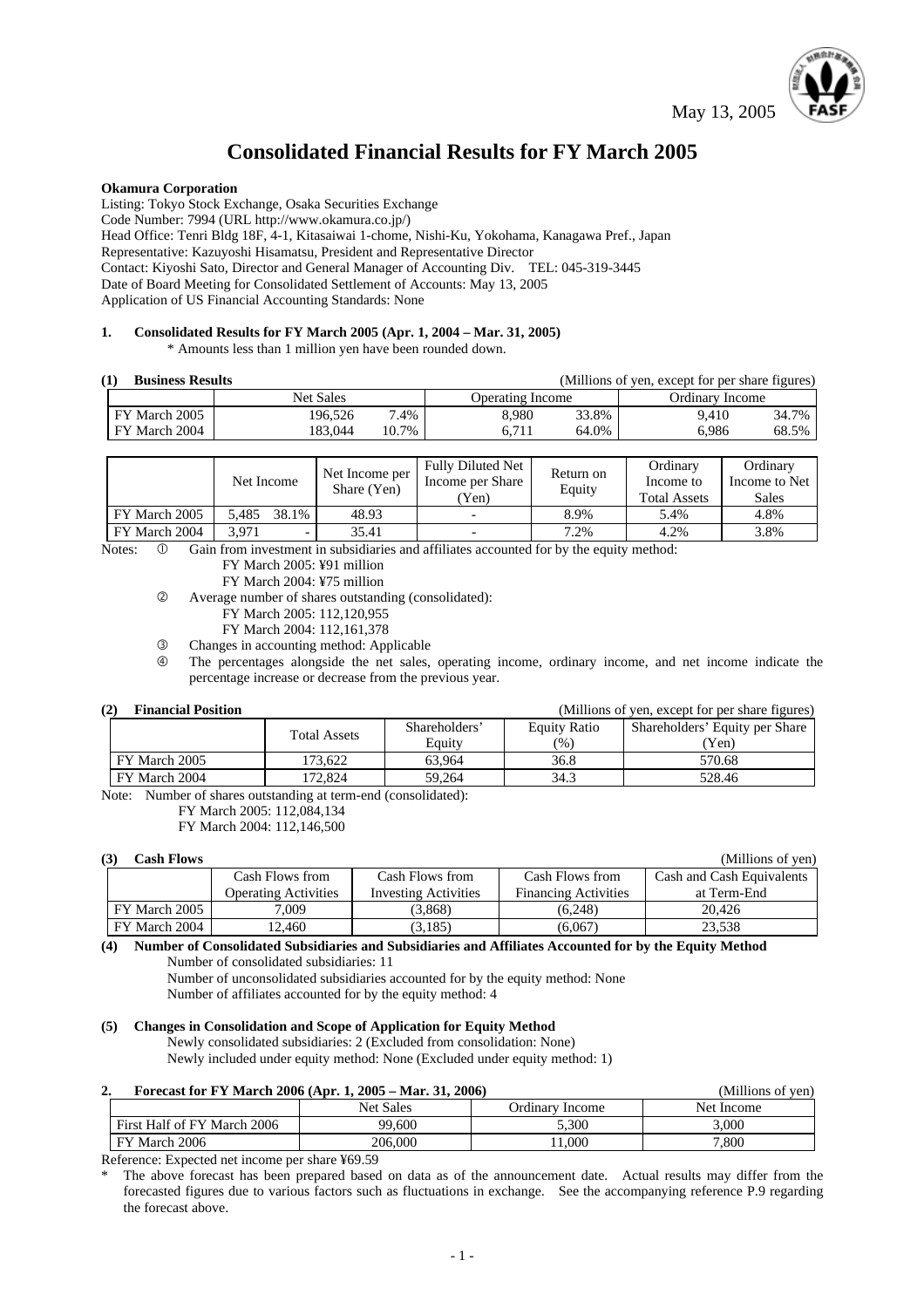# **(1) Group Companies**

The Okamura Group (hereinafter the "Group") comprises Okamura Corporation (hereinafter the "Company"), eleven consolidated subsidiaries and four affiliates. The Group's principal business is the manufacture and sale of office furniture, store displays, and material handling systems. In these business segments the Group engages in physical distribution, installation, and other services.

In the office furniture business segment, the Company and consolidated subsidiaries, Kansai Okamura Manufacturing Co., Ltd., NS Okamura Corporation, and Sanyo Okamura Corporation, engage in manufacturing operations.

In the office furniture, store displays, and material handling systems business segments, the Company, consolidated subsidiaries Okamura International (Singapore) Pte Ltd., FM Solution Corporation, Hill International Inc., and Shanghai Okamura Furniture and Logistic System Co., Ltd., and equity method affiliates Seiwa Business Corporation, and Siam Okamura International Co., Ltd. engage in sales through distributors.

In other related businesses, consolidated subsidiary Okamura Logistics Corporation engages in physical distribution and installation and consolidated subsidiary Okamura Support and Service Corporation engages in installation and services in connection with the Group's office furniture, store displays, and material handling systems operations.

Consolidated subsidiaries Okamura Business Support Corporation and Okamura Estate Corporation engage in insurance and real estate management operations.

The organization chart below depicts the structure of the Group. Business segments in the chart correspond to those in the Segment Information section.

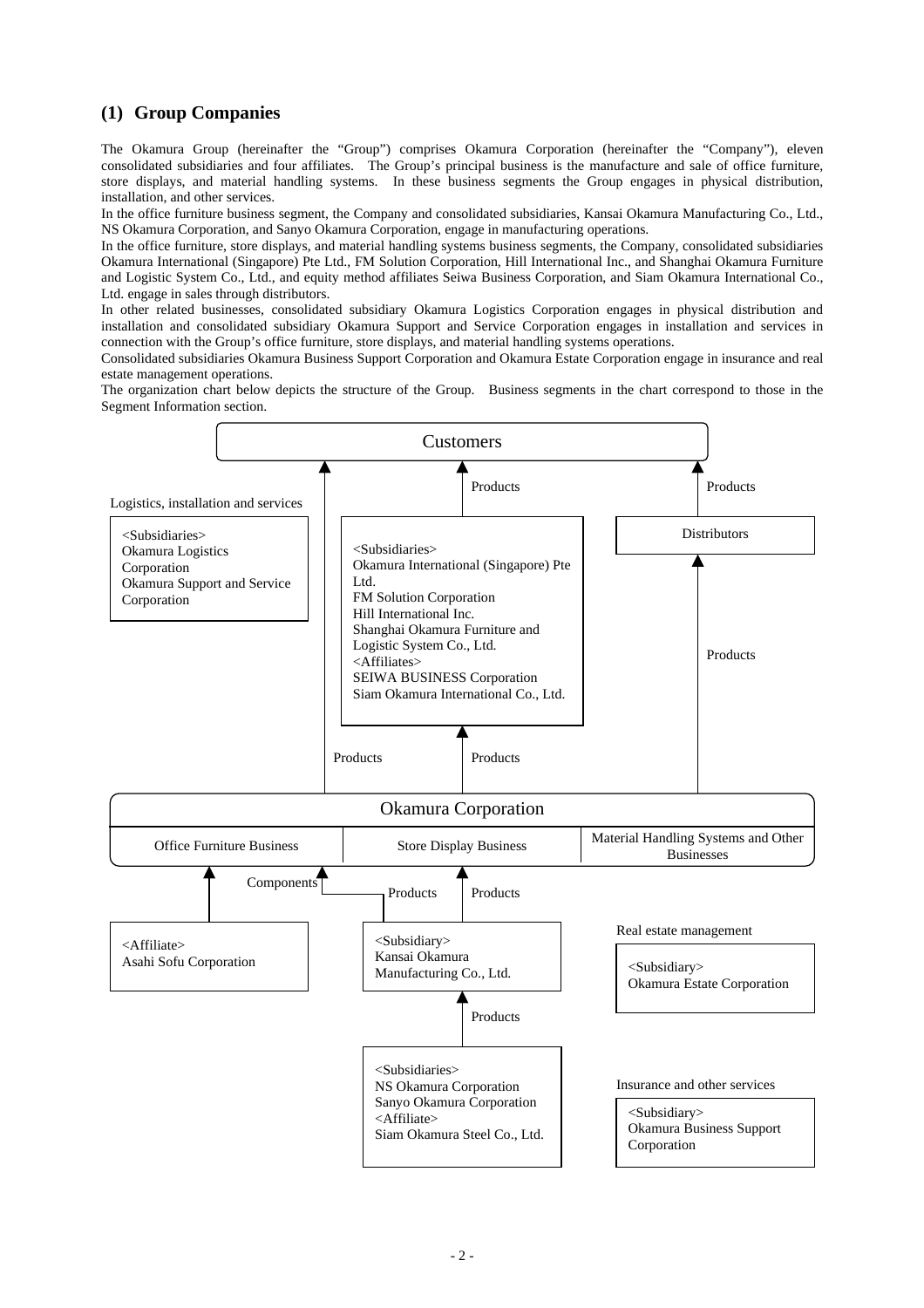# **(2) Management Policy**

### **1. Basic Management Policy**

Guided by its watchwords for corporate reform—information technology, globalization, and specialization—the Company engages in business activities grounded in a basic policy of building and strengthening a relationship of trust with society by constructing a stable management base, engaging in efficient, profit-oriented management, and demonstrating concern for the natural environment.

In keeping with its motto "Quality pays for itself," since its establishment the Company has continued to pursue total quality for every situation in which people gather—to work, to live, or to relax—and striven to increase customer satisfaction manifested as a sense of fulfillment and relaxation. The Company will continue to strive at all times to create and open up new markets and to develop and grow as a solutions company that seeks to create comfortable environments.

### **2. Basic Policy on Profit Distribution**

The Company regards the appropriate return of profits to the shareholders as an important management policy.

The policy on the distribution of profits is to strive to maintain stable dividends, aiming for fair distribution of profits in keeping with business performance while taking into consideration factors such as the Company's financial position, future business development, and internal reserves.

Based on this policy, for the fiscal year under review (the year ended March 31, 2005) the Company will increase the year-end dividend by ¥1.25 per share over the previous year to ¥6.25 per share. Coupled with the mid-term dividend of ¥3.75 per share, this brings the annual dividend to ¥10.00 per share.

#### **3. Management Position and Company Policy on Reducing the Trading Unit**

The Company recognizes that reducing the trading unit is an effective means of promoting individual investor participation and vitalizing the stock market. The Company intends to carefully consider reducing the trading unit, taking into account changes in the share price and the cost effectiveness of reducing the trading unit.

### **4. Target Performance Indicators**

The Company places importance on return on assets (ROA), return on shareholders' equity (ROE), and ratio of operating income to sales as key indicators of business performance. The Company strives at all times to improve profitability through cost consciousness and to focus on improving investment efficiency by exercising selectivity and concentration in the allocation of management resources.

### **5. Medium- to Long-Term Business Strategy**

On the basis of the Medium-Term Management Vision, the Company aims to further develop its mainstay office furniture and store display businesses and achieve stable growth, while making company-wide efforts to establish a more secure earnings base. To this end, as management efficiency measures, the Company aims to reduce costs and increase asset efficiency by proceeding further with the implementation of the Okamura Production System (OPS), the Company's own newly developed production method, and the Supply Chain Management System (SCM).

(1) Office Furniture

In its mainstay office furniture business, responding to an increase in demands for relocation connected to urban redevelopment projects, the Company aims to increase orders for total solutions by offering new product lines suited to the diverse workstyles of the IT era and engaging actively in business development. The Company will also strive to develop new demands by proposing solutions based on the concept of offices of the near future. Moreover, the Company will fortify marketing activities on a global scale by launching new products including "Contessa." As regards the security business, the Company seeks to reinforce its development and sales system for office security products, to complement its safe deposit box facilities for financial institutions. The Company will leverage the marketing and solutions capabilities developed in the office furniture business to engage in full-scale operations in the public facilities sector, primarily outside of major urban areas, bolstering our sales & marketing structure to better serve the building materials, educational facilities, and social services and medical institutions markets.

(2) Store Displays

In the store display business, the Company's second mainstay operation, the Company aims to increase sales and profits by focusing management resources on growth sectors in response to robust demand from large-scale stores and specialty stores. In the market for category killers, the Company will develop original fixtures tailored to store characteristics and engage in aggressive proposal-based selling targeting the drugstore, home center, and 100 yen shop retail formats, where further expansion of new store openings is expected.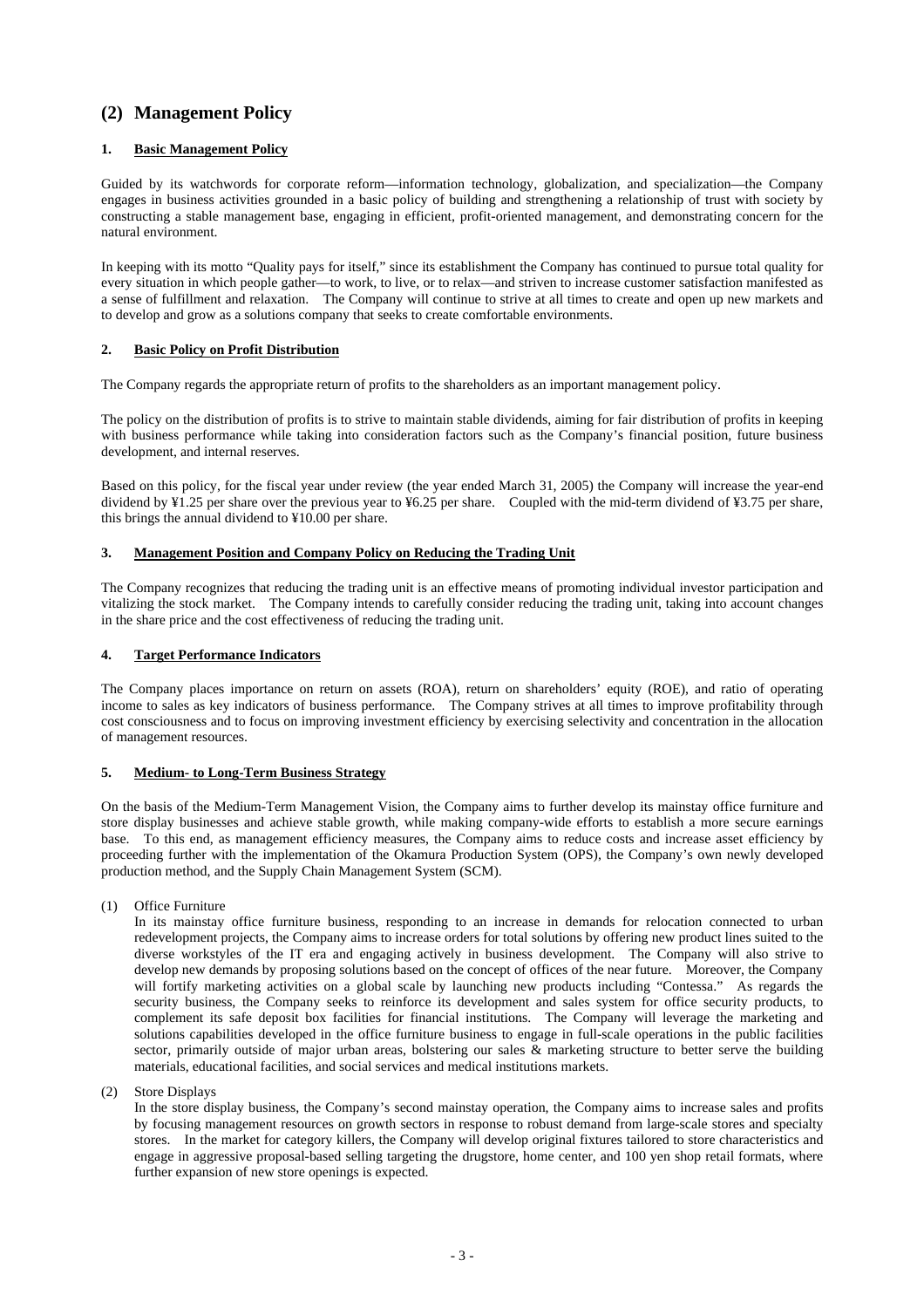#### (3) Material Handling Systems and Others

In the material handling systems and others segment, the Company will engage in active selling activities. In addition to pursuing synergy with other businesses, the Company will target the pharmaceutical, food products, automotive and other growth sectors, aiming to expand sales and secure stable income through development of products and proposal of solutions tailored to the specific needs of each of these markets. The Company will also aim to be active in opening up new sales, with a focus on the market in China.

#### (4) Promotion of Management Efficiency

The Company will further advance the development of the Okamura Production System (OPS), a new method of production aimed at reducing manufacturing costs, to its Group companies, through applications to Group companies. The secondary development of the Supply Chain Management System (SCM), aiming at efficient production by improving the accuracy of forecast for demands, has been achieving favorable results. The Company will aim to further enhance the efficiency of its inventory by increasing the products covered by this System. With respect to finance, the Company aims to establish a solid financial base through measures such as the reduction of interest-bearing debt.

#### (5) Protection of the Environment

The Company regards protection of the natural environment as an important management priority, and the entire Okamura Group engages in environmental protection activities. The Company will continue to pursue business activities that contribute to recycle-oriented society, notably environmentally conscious new products development.

#### **6. Issues Facing the Company**

To cope with a social milieu characterized by diversification, globalization and other sweeping social transformations that are likely to continue to occur in the coming years, the Company has periodically convened the Business Process Improvement Committee, flexibly and rapidly responded to the changes, and implemented a series of profit improvement measures necessary to sustain and increase growth and profitability.

In future business development, the Company will aggressively invest management resources in growth business sectors on the basis of a medium-term management strategy grounded in selectivity and concentration, engage in continued restructuring across all businesses and organizations, work to increase capital efficiency, and promote management reform to establish a highly profitable corporate structure.

#### **7. Basic Approach to Corporate Governance and Status of Corporate Governance Policy Implementation**

(1) Basic Approach to Corporate Governance

At a time when society requires that corporate governance function effectively, the Company seeks to construct a good relationship with its various stakeholders.

In line with this basic policy, the Company has appointed external directors, enhanced the functions of the Board of Directors, and promoted the greater management efficiency. The Company has also appointed external auditors, and the corporate auditors rigorously audit the directors' performance of their duties.

In addition to these measures, the Company has established a Compliance Committee and periodically engages in activities to ensure compliance with the law, fairness, and ethical behavior in the conduct of business activities.

#### (2) Status of Corporate Governance Policy Implementation

- c Status of management organizations related to corporate management decision-making, execution, supervision and other corporate governance systems
	- 1. Categorization according to adoption of the Statutory Auditor System or the Committee System The Company has adopted the Statutory Auditor System.
	- 2. Status of appointment of external directors and external auditors Two of the Company's nineteen directors are external directors. Two of the Company's four auditors are external auditors.
	- 3. Description of committees (compensation committee, nomination committee, compliance committee, etc.) The Company has established a compliance committee.
	- 4. Assignment of fulltime staff to external officers The Company does not assign fulltime staff to external officers.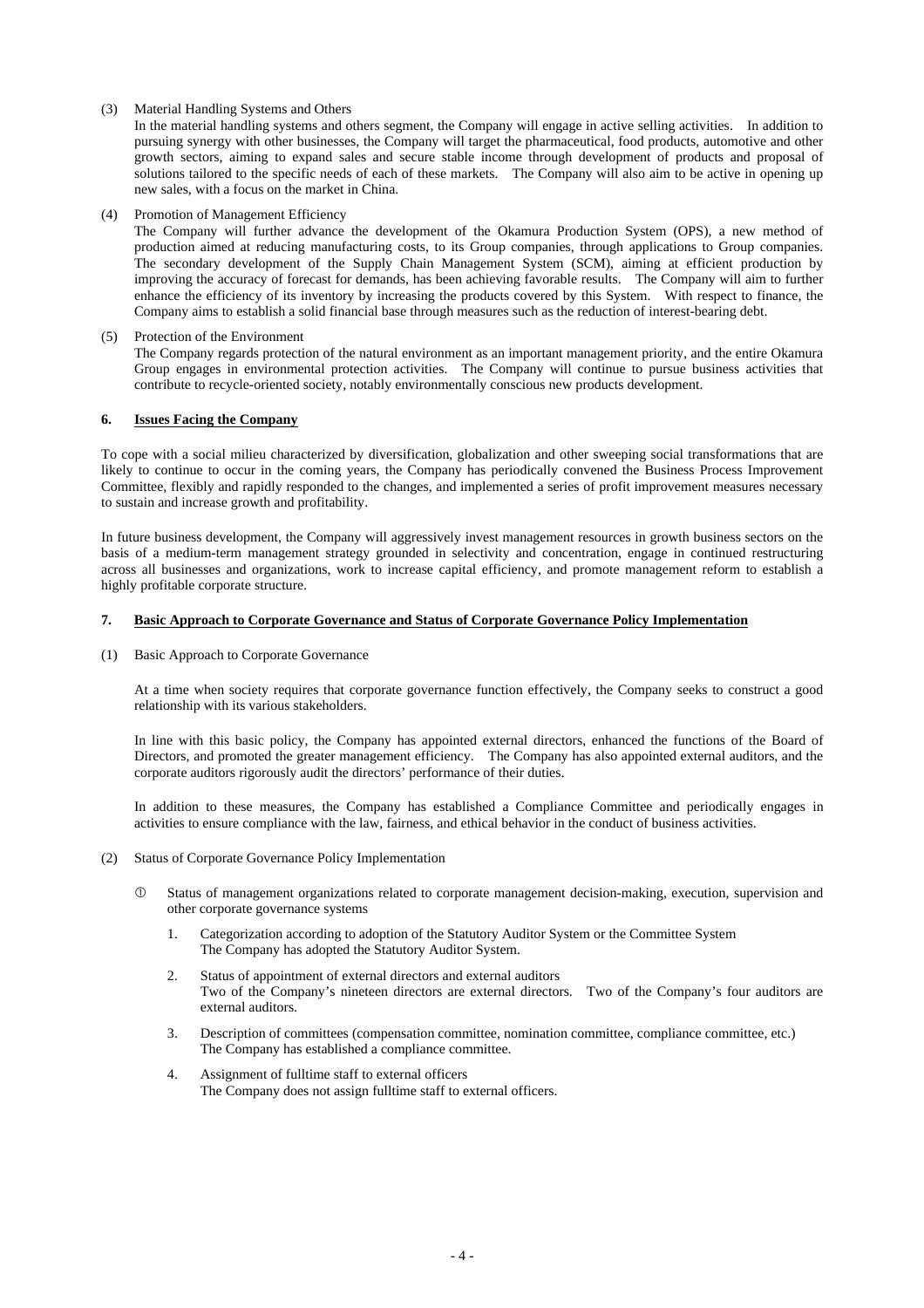5. The business execution, supervision, and internal control system is depicted below.



- 6. Status of attorneys, accounting auditors, and other third parties
	- The Company has entered into a legal advisor agreement with three attorneys and receives advice as necessary.
	- The Company has entered into an auditing agreement with audit corporation KPMG AZSA  $& Co.$ concerning audits under the Commercial Code and audits under the Securities and Exchange Law.
- d Summary of personal relations, capital relations, trading relations, or other interests between the Company and its external directors and external auditors
	- One of the Company's two external directors is a representative director of Mitsubishi Corporation.
	- The Company's two external auditors are attorneys at law.
	- Mitsubishi Corporation owns 8.15% of the Company's shares and engages in sales transactions with the Company.
- e Efforts to improve corporate governance during the past year

During the fiscal year from April 2004 to March 2005, the Board of Directors held eleven meetings to determine the essentials of executing business plans and to consider important management decisions. Following the earlier established compliance initiatives, including the Code of Conduct and Rules of Conduct and the Hotline System, the Company conducted an Awareness Survey of Employees to identify and correct obstacles to continued dissemination and internalization of compliance practices.

In January 2005, the Company assembled a project team to prepare a framework for the protection of personal information, with a view to internalizing the practice and increasing customers' and suppliers' trust in their relationships with the Company. Its establishment of rules and arrangements for appropriately handling and securely managing personal information ensured a company-wide commitment to safeguarding personal information. All employees completed a course in "Education about the Personal Information Protection Law," provided via e-learning and designed for them to better understand and recognize the importance of appropriately handling personal data and confidential information.

**4** Auditing accounts

The Company has an audit agreement with KPMG AZSA & Co., accounting auditors, to audit the Company pursuant to the Commercial Code and to the Securities and Exchange Law. The certified pubic accountants who performed the engagement for the year are as described below.

- CPAs who performed the service Shigeru Iwamoto, Takaaki Miura, and Takashi Okuhira (named by and from within KPMG AZSA & Co. to take charge of the service)
- Staff who assisted in auditing accounts Six CPAs and three junior CPAs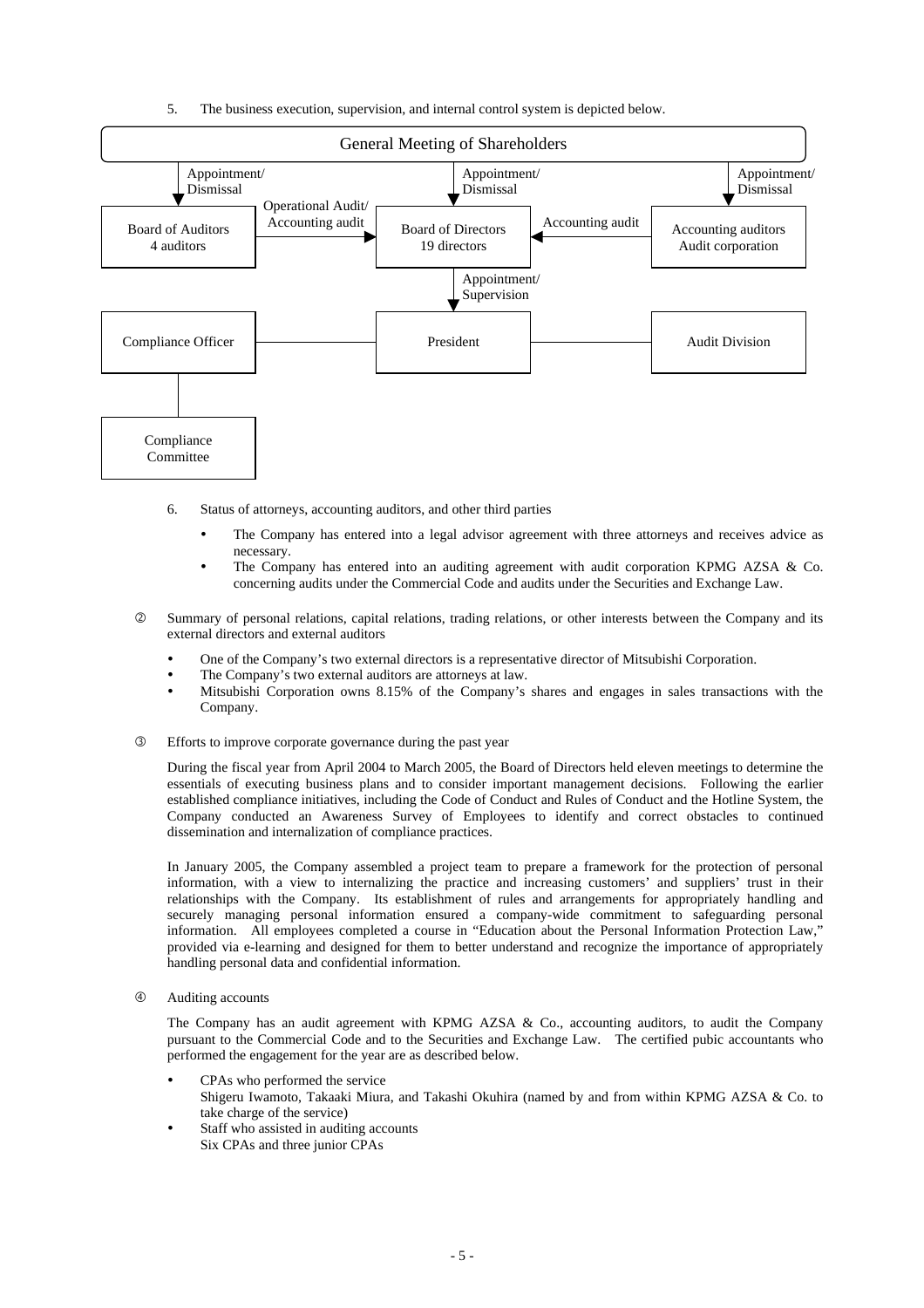g Director's compensation

The amounts of compensation and other remuneration paid by the Company to its Directors and Auditors for the year are as tabled below.

|                                                    | Directors  |             | Auditors   |             | Total      |             |
|----------------------------------------------------|------------|-------------|------------|-------------|------------|-------------|
| Category                                           | Recipients | Payments    | Recipients | Payments    | Recipients | Payments    |
| Compensation as approved                           | persons    | million yen | persons    | million yen | persons    | million yen |
| by shareholders                                    | 21         | 228         |            | 44          | 25         | 273         |
| Retirement benefits as<br>approved by shareholders |            | 17          |            | 14          |            | 32          |
| Total                                              |            | 246         |            | 58          |            | 305         |

Note: 1. The recipients above include two Directors and one Auditor who have retired.

 2. Resolutions adopted by General Meetings of Shareholders limit total compensation payable as follows: ¥300 million or less for Directors per year (adopted by the Annual Meeting of Shareholders in June 1991) ¥70 million or less for Auditors per year (adopted by the Annual Meeting of Shareholders in June 1995)

3. In addition to the compensation above, the following payments were made:

The Directors who were also employees of the Company received employee's salaries totaling ¥146 million. 4. The Company has 19 Directors and four Auditors as of the end of the fiscal year.

#### $6$  Auditor's fees

|                                        | Payment (million yen)    |
|----------------------------------------|--------------------------|
| Contractual audit and attestation fees |                          |
| Other service fees                     | $\overline{\phantom{0}}$ |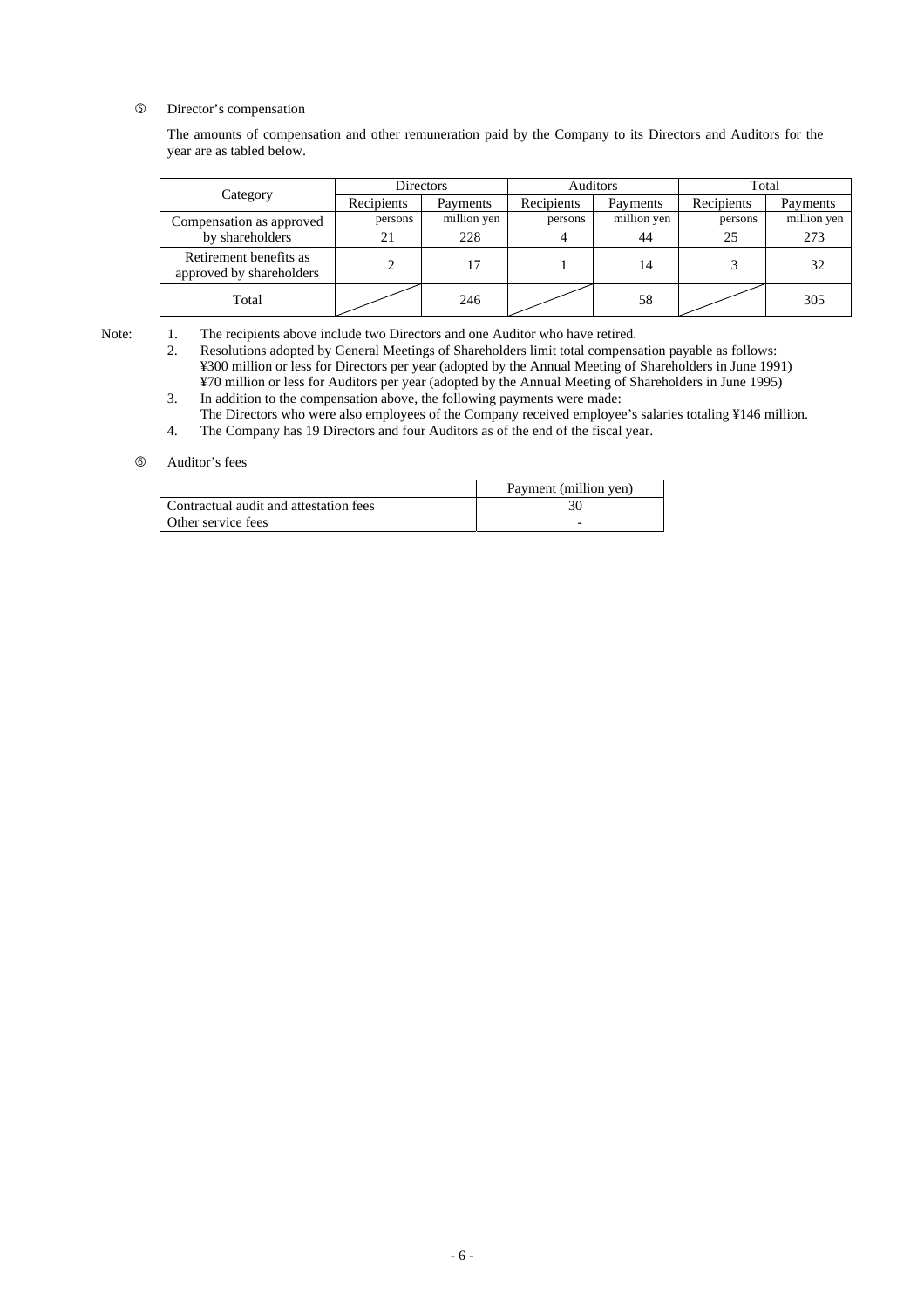# **(3) Operating Results and Financial Position**

### **I. Operating Results**

### **1. Overview of FY March 2005**

#### 1) Overview of Operating Results

|               |           |                            |                           |            |                               | (Millions of yen) |
|---------------|-----------|----------------------------|---------------------------|------------|-------------------------------|-------------------|
|               | Net sales | Operating<br><i>n</i> come | Ordinary<br><i>n</i> come | Net income | Net income per share<br>(yen) | $ROE (\% )$       |
| FY March 2005 | 196.526   | 8.980                      | 9.410                     | 5.485      | 48.93                         | 8.9               |
| FY March 2004 | 183.044   | 6.711                      | 6.986                     | 3.971      | 35.41                         | 7 <sup>7</sup>    |
| Change $(\%)$ | $.4\%$    | 33.8%                      | 34.7%                     | 38.1%      | 38.2%                         | -----             |

The year under review saw such macroeconomic indicators as corporate earnings and business confidence trending stronger initially but marking time since the beginning of the second half. The sluggishness persisted toward the end of the year, as exports and IT-related demand slowed and personal consumption and employment conditions missed a full-blown recovery.

In these circumstances, in response to the diverse workstyles of the era of mobile business, the Company proposed solutions to increase office productivity, aggressively worked to gain sales among category-killer retailers such as ¥100 shops and drugstores, and otherwise promoted new product development and proposal-based selling and worked to create and open up new markets by obtaining orders for total solutions.

As a result of these initiatives, current term net sales were ¥196,526 million (an increase of 7.4% year on year).

From the perspective of profit and loss, the Company lowered distribution costs through the reduction in production costs mainly owing to the expansion of supply chain management and increased involvement in cellular manufacturing, centralization of the existing distribution centers, and stepped-up direct deliveries. As a result of improvement in inventory efficiency in response to demand trends and the strengthening of the financial base through measures such as reducing interest-bearing debts, the Company posted an ordinary income of ¥9,410 million (an increase of 34.7%) and a net income of ¥5,485 million (an increase of 38.1%).

|                                                |               |               |        |                  |               | (Millions of yen) |  |
|------------------------------------------------|---------------|---------------|--------|------------------|---------------|-------------------|--|
|                                                | Net sales     |               |        | Operating income |               |                   |  |
|                                                | FY March 2004 | FY March 2005 | Change | FY March 2004    | FY March 2005 | Change            |  |
| Office Furniture                               | 108.872       | 118,040       | 9.167  | 3.237            | 6.310         | 3,072             |  |
| Store Display                                  | 66.647        | 68.595        | .947   | 3.560            | 2,573         | (987)             |  |
| <b>Material Handling</b><br>Systems and Others | 7,523         | 9.891         | 2,367  | (86)             | 97            | 183               |  |

#### 2) Segment Information

#### <sup>1</sup> Office Furniture

In the office furniture segment, stronger demand for new construction in urban areas and demand for chain relocation, coupled with recovering demand in rural areas, focused the Company upon tapping into such demand to secure every opportunity for winning orders. Sales increased steadily, since the Company strived to increase orders for total solutions by developing new product lines suited to the diverse workstyles characteristic of the era of mobile business and active solutions-based sales.

Sales of the Contessa line of ergonomic mesh chairs have been favorable ever since its launch. Since Contessa enjoys high accolades overseas as well, the Company has been expanding sales channels in markets throughout the world, with sales now extending to 45 countries.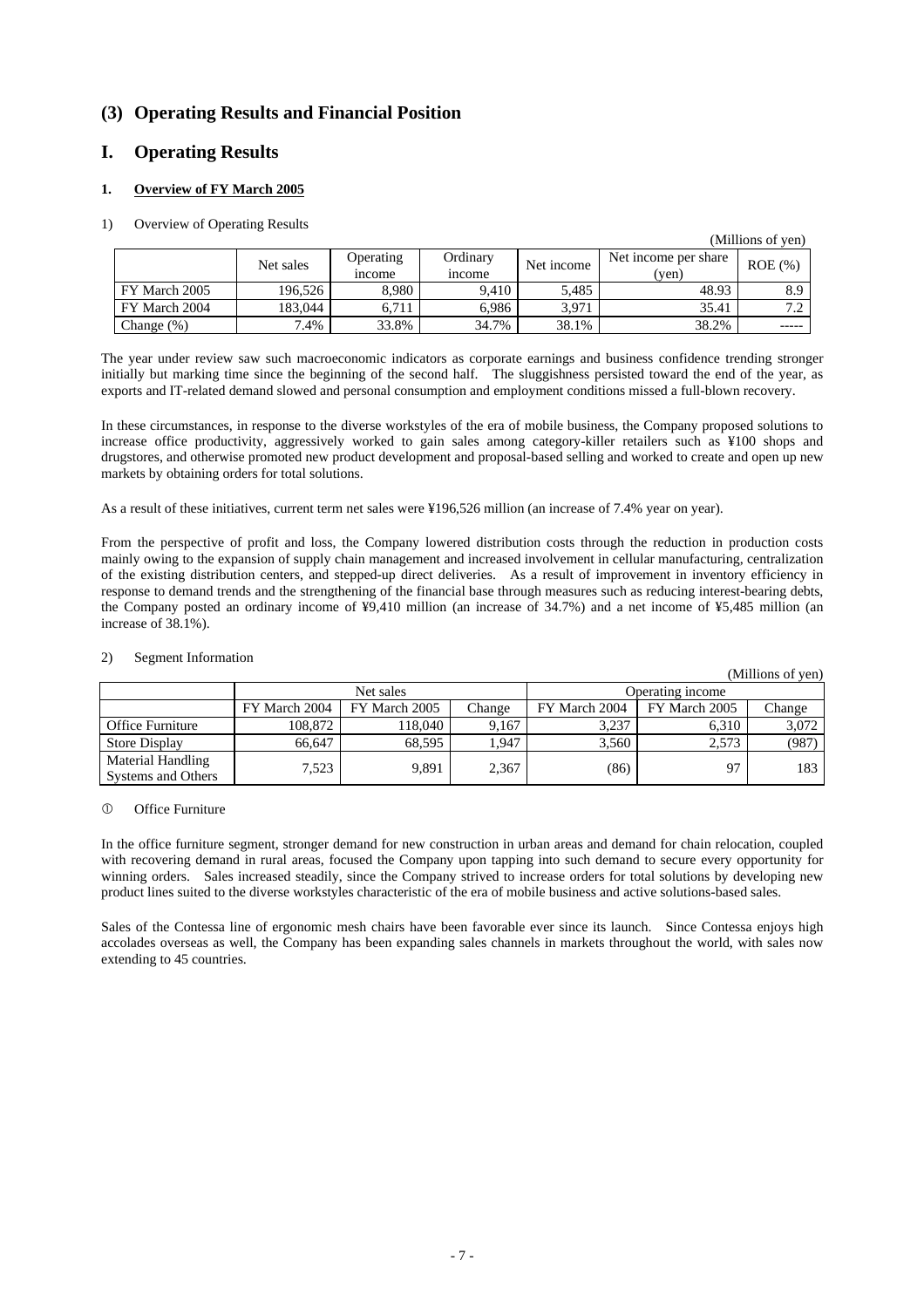New products such as the Alzata total office system and Carrozza and Feego lines of office seating met with favorable receptions in the market and contributed to the sales.

In the security sector, with a diverse product range that includes vault and safe deposit box facilities for financial institutions and business offices, anti-crime equipment centering on room access control systems, waterproof panels that prevents water leakage in buildings, and doors with electromagnetic wave shielding for hospitals and broadcast facilities, and utilization of the effects of synergy with office furniture products, sales in this sector developed favorably.

As a result of these developments, net sales in this segment were ¥118,040 million (an increase of 8.4% year on year), and operating income was ¥6,310 million (an increase of 94.9%).

#### 2 Store Display

In the store display segment, in line with the basic policy of leveraging competitive advantage as the only manufacturer that offers a total solution encompassing store display fixtures and refrigerated showcases to create appealing retail environments that take into account the diversification of consumer needs, and also to engineer sales based on propositions that accurately meet changing needs, the Company focused its efforts on winning more orders in connection with new store openings and renovation of existing stores in the supermarket sector as well as retail formats such as ¥100 shops and drugstores.

As a result, net sales in this segment were ¥68,595 million (an increase of 2.9% year on year), and operating income was ¥2,573 million (a decrease of 27.7%).

#### **3** Material Handling Systems and Others

In the material handling systems and others segment, the Company leveraged synergy with the office furniture and store display businesses to increase sales by aggressively engaging in sales of automated warehouse systems and storage warehouse system fixtures for physical distribution facilities for customers in the pharmaceuticals, transport, and automotive industries as well as for the Chinese market.

At the same time, against a backdrop of recovery in sales and earnings of manufacturers of industrial equipment in Japan, orders for torque converters for forklifts and other equipment increased.

As a result, net sales and operating income in this segment increased to ¥9,891 million (an increase of 31.5% year on year) and ¥97 million, respectively.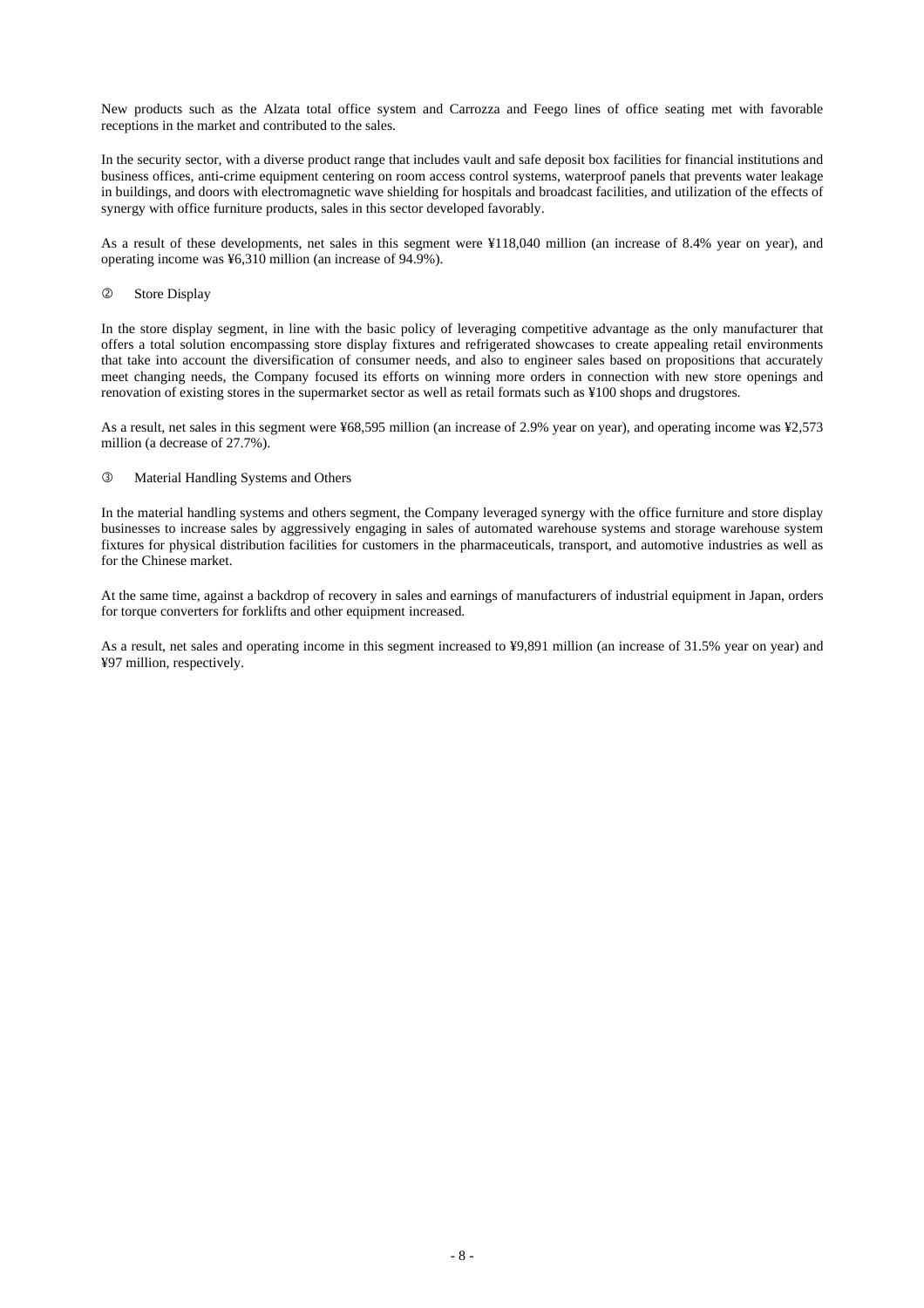#### **2. Outlook for Fiscal 2006**

|               |           |               |                    |            |                | (Millions of yen) |
|---------------|-----------|---------------|--------------------|------------|----------------|-------------------|
|               | Net sales | Operating     | Ordinary           | Net income | Net income per | <b>ROE</b>        |
|               |           | <i>n</i> come | <sub>1</sub> ncome |            | share (Yen)    | (%)               |
| FY March 2006 | 206,000   | 10.500        | 1.000              | 7,800      | 69.59          | 11.6              |
| FY March 2005 | 196.526   | 8.980         | 9.410              | 5.485      | 48.93          | 8.9               |
| Change        | 4.8%      | 16.9%         | 16.9%              | 42.2%      | 42.2%          |                   |

Current domestic statistics indicate a slowdown in the exports- and capital investment-led economic recovery. The IT-related sector's adjustment of inventory, slower economic growth offshore, and the skyrocketing prices of crude oil and materials make the future still more uncertain. For some time, the macroeconomic picture may offer little reason to be optimistic.

In the mainstay office furniture business, the Company will take advantage of demand stemming from chain relocation and corporate mergers and reorganizations, aggressively engage in the solutions business at which we excel, especially by coming up with how to evolve the office environment, and work to grow sales and earn profits by gaining orders for total solutions which include office furniture, building materials, and products for public facilities.

In the security sector, as many companies are becoming more concerned about safety, now that the Personal Information Protection Law has taken full effect, market needs are also expected to increase, centering on products such as vault and safe deposit box facilities for financial institutions and room access control systems.

In the store display business, the second main business segment, the Company will increase its share of installed store showcases by emphasizing total solutions that customize the best combination of showcases/racks/shelves and refrigerated showcases and even accessory/outdoor/backyard installations. Also by focusing on boutiques and specialty stores in large-scale shopping centers to cultivate new customer relationships, the Company will work to capture additional business from new store openings and renovation of existing stores. In this way, we will seek to increase revenue and profits from this business.

In overseas markets, the Company will work to strengthen its sales structure through the reinforcement of newly established branch offices and local subsidiaries in order to increase sales of the Contessa line and to respond to robust demand in the Chinese market.

With respect to initiatives to improve earnings, the Company intends to steadily advance corporate reform by cutback in selling, general and administrative expenses, curtailing production costs and reducing inventory and interest-bearing debts as well as by effecting a transformation to a solid, highly profitable corporate structure by constructing a stable financial base that can flexibly cope with changes in the economic environment and engaging in focused, efficient investments of management resources.

For fiscal 2006 the Company anticipates consolidated net sales of ¥206 billion, consolidated ordinary income of ¥11 billion, and net income of ¥7.8 billion.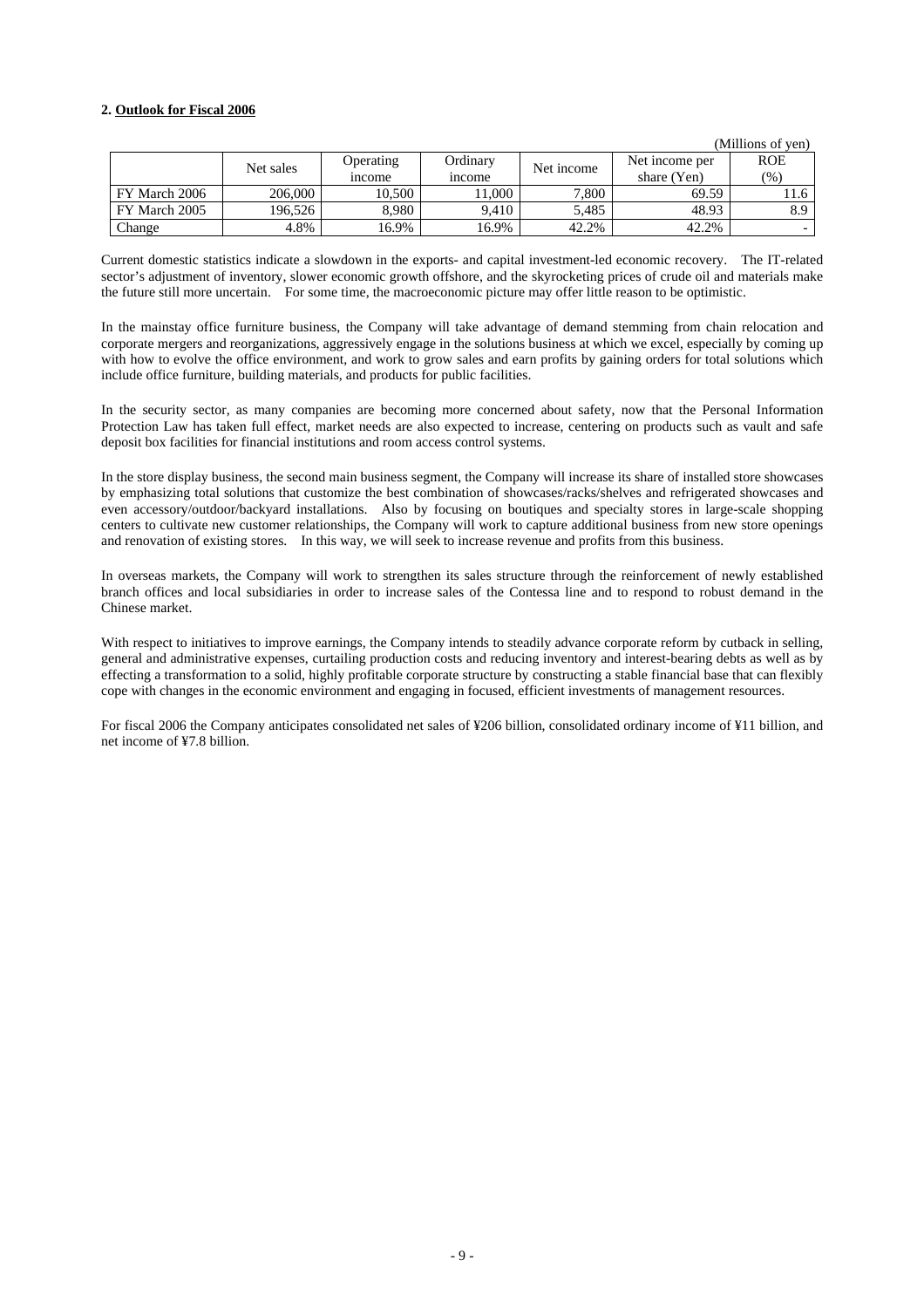## **II. Financial Position**

|  | Assets, Liabilities and Shareholders' Equity |               | (Millions of yen) |
|--|----------------------------------------------|---------------|-------------------|
|  |                                              | FY March 2004 | FY March 2005     |
|  | Total assets                                 | 172,824       | 173.622           |
|  | Shareholders' equity                         | 59.264        | 63.964            |
|  | Equity ratio                                 | 34.3%         | 36.8%             |
|  | Shareholders' equity per share (Yen)         | 528.46        | 570.68            |

Total assets at the end of the year under review amounted to ¥173,622 million, an increase of ¥797 million over the end of the previous fiscal year, owing to factors including increases in trade receivables and inventories as sales increased, and a decrease in cash and time deposits reflecting corporate bond redemptions and income tax payments.

Total liabilities at the end of the year under review amounted to ¥106,407 million, a decrease of ¥4,192 million from the end of the previous fiscal year, due primarily to corporate bond redemptions worth ¥9,000 million, despite increased short-term bank loans to fund the redemption, and increased trade payables as sales increased.

Shareholders' equity at the end of the year under review was ¥63,964 million, an increase of ¥4,699 million from the previous fiscal year-end. The change is attributable to increase in retained earnings due to increase in net profit for the year, and other factors. The shareholders' equity ratio for the current term increased by 2.5 percentage points to 36.8%.

#### 2) Cash Flows (Millions of yen) FY March 2004 FY March 2005 Cash flows from operating activities 12,460 12,460 7,009 Cash flows from investing activities (3,185) (3,868) Cash flows from financing activities (6,067) (6,248) Cash and cash equivalents at the term (year) end 23,538 20,426 Borrowings and corporate bonds at the term (year) and 35,180 35,180 29,980

The net cash provided by operating activities during the year under review was ¥7,009 million, mainly as a result of net income before income taxes of ¥9,347 million, depreciation and amortization of ¥4,485 million, an increase of ¥2,788 million in trade payables, an increase of ¥1,953 million in inventories, and income tax payments of ¥7,246 million.

The net cash used in investing activities was ¥3,868 million, mainly as a result of disbursements of ¥4,539 million to invest in expanding production capabilities and upgrading information systems.

The net cash used in financing activities was ¥6,248 million, mainly as a result of corporate bonds redemptions of ¥9,000 million, and short-term bank loan proceeds to cover part of the redemption.

As a result of these developments, cash and cash equivalents at the end of the current term under review decreased by ¥3,111 million, to ¥20,426 million.

The balance of interest-bearing debt (borrowings and corporate bonds) at the end of the current term under review decreased by ¥5,200 million compared to the end of the previous fiscal year to ¥29,980 million.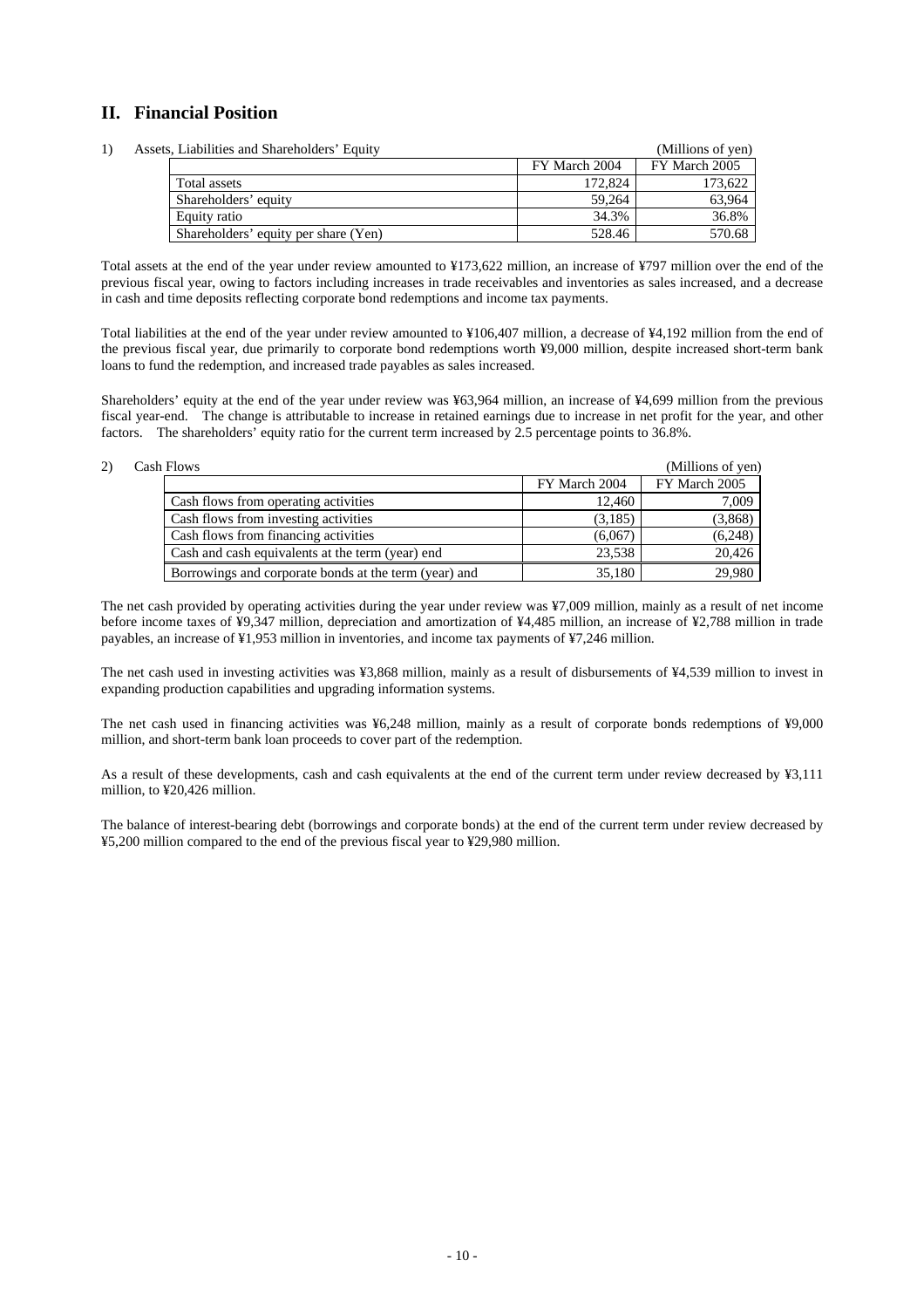Trends of cash flow indicators

|                                     | FY March | FY March    | FY March | FY March | FY March |
|-------------------------------------|----------|-------------|----------|----------|----------|
|                                     | 2001     | 2002        | 2003     | 2004     | 2005     |
| Equity ratio $(\%)$                 | 29.7     | 33.6        | 32.8     | 34.3     | 36.8     |
| Market value-based equity ratio (%) | 35.8     | <b>39.0</b> | 31.3     | 47.4     | 54.1     |
| Debt repayment period (years)       | 3.0      | 16.8        | 4.7      | 2.8      |          |
| Interest coverage ratio (times)     | 15.9     | 2.9         | 11.0     | 21.5     |          |

Equity ratio: Shareholder's equity/Total assets Market value-based equity ratio: Market capitalization/Total assets Debt repayment period: Interest-bearing debt/Operating cash flow

Interest coverage ratio: Operating cash flow/Interest payments

- 1. All of the above cash flow indicators are calculated on a consolidated basis.
- 2. Market capitalization is calculated by multiplying the closing share price on the final trading day of the fiscal year by the total number of shares issued and outstanding as of the corresponding fiscal year-end (adjusted for treasury stocks).
- 3. Operating cash flow equals cash flows from operating activities stated in the Consolidated Statements of Cash Flows. Interest-bearing debt equals all liabilities on which interests are paid, as stated in the Consolidated Balance Sheets. Interest payments are equal to interests paid as stated in the Consolidated Statements of Cash Flows.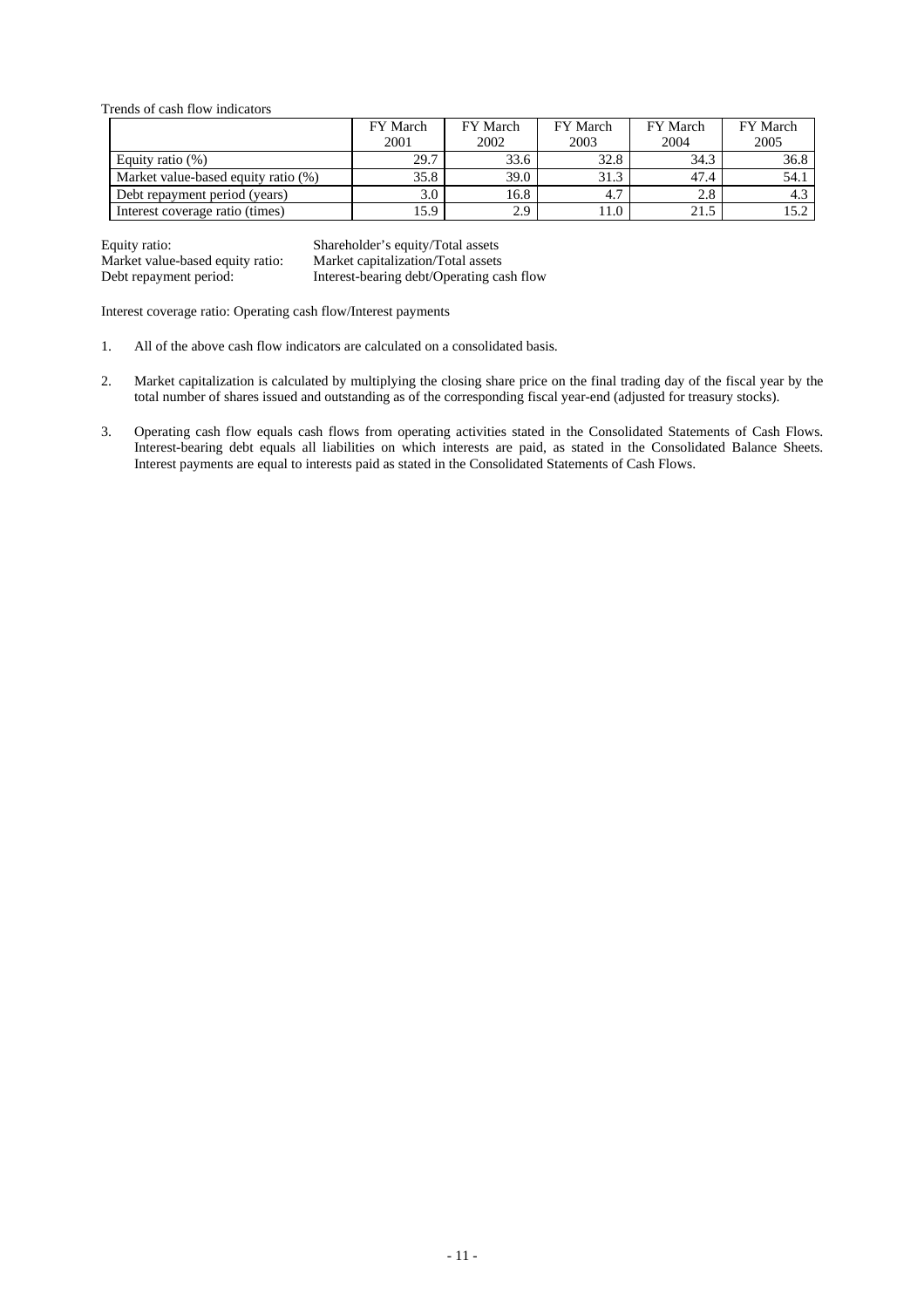### **III. Business and Other Risks**

This section explains the risks that may affect the Company's operating results, price of stock, financial condition, and so on. The Company intends to make its best efforts to keep control of and avoid, as much as possible, the occurrence of such risks. The risks listed below do not constitute an exhaustive catalogue of all potential risks facing the Company's operations. In this section, the discussions of the future reflect the observations reached by the Company as of the end of the year under review.

- (1) Factors Affecting Changes in Financial Condition or Operating Results
- c Competitive Conditions, Trend of Pricing

The industry of which the Company is a part is highly competitive, and the Company takes advantage of its technological superiority to differentiate its products from their competitors. Still, the Company may lose its share of the market to a competitor whose product emulates the design or technology belonging to the Company's product, and undercuts its price, or whose own design or technology excels the Company's. Since the market constantly pressures its suppliers to mark down their prices, there is no assurance that the Company can consistently ensure a substantial profit margin for its products.

d Macroeconomic Circumstances

Japan accounts for more than 90% of all sales generated by the Company. This causes demand for its products to be greatly affected by the capital-investment behavior of local customers. If a local economic downturn depresses corporate earnings, which in turn restrains business equipment investment, a shrinkage in demand for its products may adversely affect the Company's operating results or financial condition.

e Funding Risks, Consequences of Interest Rate Fluctuations

The Company is in the business of manufacturing products, which calls for investing regularly in constructing and renewing/replacing facilities necessary to prepare for the future. At present, the Company enjoys good relationships with its banks and has no trouble raising funds as needed, but there is no assurance that the Company can continue to meet its funding needs readily over the years to come. Most outstanding long-term debts and bonds issued and owed by the Company are arranged already to pay fixed interest rates, and are little exposed to the risks of fluctuating interest rates generally. Yet, as far as its future funding is concerned, the movements of general interest rates might affect the Company's operating results.

f Consequences of Investing in Securities

The Company owns shares of stock in the financial institutions it deals with, its associated businesses, and its primary trading relationships, which the Company intends to hold for the long term. Changes in the prices of the individual stock issues held by the Company might affect its operating results.

(2) Quality Control, Statutory Regulations

#### Product quality maintenance

The Company manufactures a variety of products in accordance with globally recognized quality standards (ISO 9001). This provides no assurance, however, of preventing severe contingencies or serious complaints from arising from or because of any of the products over the years ahead. The Company is insured against product liability claims, yet there is no assuring that the insurance could completely cover all eventual damages the Company might be found liable for in a case that might occur. A severe product deficiency might affect the reputation enjoyed by the Group, to the effect of adversely affecting its operating results or financial condition.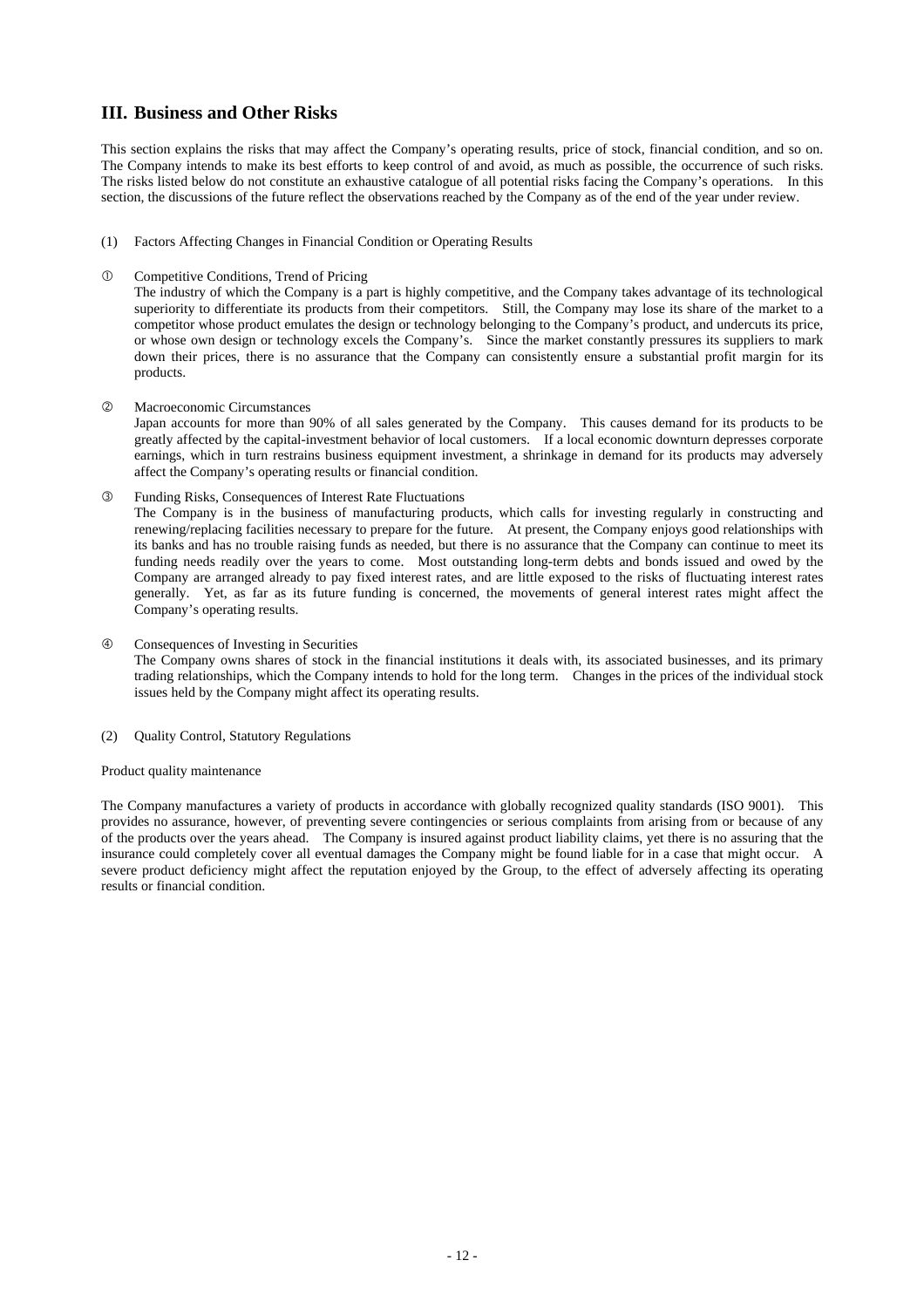# **(4) Consolidated Financial Statements**

### **1. Consolidated Balance Sheets**

|    |                                            |                                        |         | FY March 2005         |       | $($ winnons or $y$ cn |
|----|--------------------------------------------|----------------------------------------|---------|-----------------------|-------|-----------------------|
|    |                                            | FY March 2004<br>(As of Mar. 31, 2004) |         | (As of Mar. 31, 2005) |       | Increase (Decrease)   |
|    |                                            | Amount                                 | Ratio   | Amount                | Ratio |                       |
|    |                                            |                                        |         |                       |       |                       |
|    | (Assets)                                   |                                        | $(\% )$ |                       | (% )  |                       |
| L. | <b>Current assets:</b>                     |                                        |         |                       |       |                       |
|    | Cash and time deposits                     | 26,458                                 |         | 23,095                |       | (3,363)               |
|    | Trade notes and accounts receivable        | 54,105                                 |         | 55,753                |       | 1,647                 |
|    | Marketable securities                      | 222                                    |         | 614                   |       | 391                   |
|    | Inventories                                | 11,573                                 |         | 13,677                |       | 2,103                 |
|    | Deferred income taxes                      | 1,767                                  |         | 1,660                 |       | (107)                 |
|    | Other current assets                       | 1,913                                  |         | 1,966                 |       | 53                    |
|    | Allowance for doubtful accounts            | (291)                                  |         | (360)                 |       | (69)                  |
|    | Total current assets                       | 95,750                                 | 55.4    | 96,406                | 55.5  | 655                   |
|    |                                            |                                        |         |                       |       |                       |
|    | II. Fixed assets:                          |                                        |         |                       |       |                       |
|    | 1. Tangible fixed assets:                  |                                        |         |                       |       |                       |
|    | <b>Buildings and structures</b>            | 15,854                                 |         | 14,799                |       | (1,054)               |
|    | Machinery, equipment and<br>vehicles       | 8,547                                  |         | 9,200                 |       | 653                   |
|    | Land                                       | 21,543                                 |         | 21,470                |       | (72)                  |
|    | Construction in progress                   | 67                                     |         | 77                    |       | 10                    |
|    | Others                                     | 2,462                                  |         | 2,781                 |       | 318                   |
|    | Total tangible fixed assets                | 48,474                                 | 28.0    | 48,328                | 27.8  | (146)                 |
|    | <b>Intangible fixed assets:</b><br>2.      | 1,557                                  | 0.9     | 1,889                 | 1.1   | 331                   |
|    | <b>Investments and other assets:</b><br>3. |                                        |         |                       |       |                       |
|    | Investment securities                      | 19,120                                 |         | 19,290                |       | 170                   |
|    | Guarantee deposits                         | 4,248                                  |         | 4,095                 |       | (152)                 |
|    | Deferred income taxes                      | 2,361                                  |         | 2,406                 |       | 44                    |
|    | Others                                     | 1,485                                  |         | 1,377                 |       | (108)                 |
|    | Allowance for doubtful accounts            | (174)                                  |         | (171)                 |       | $\mathfrak{Z}$        |
|    | Total investments and other<br>assets      | 27,041                                 | 15.7    | 26,997                | 15.6  | (43)                  |
|    | Total fixed assets                         | 77,074                                 | 44.6    | 77,216                | 44.5  | 142                   |
|    |                                            |                                        |         |                       |       |                       |
|    | <b>Total assets</b>                        | 172,824                                | 100.0   | 173,622               | 100.0 | 797                   |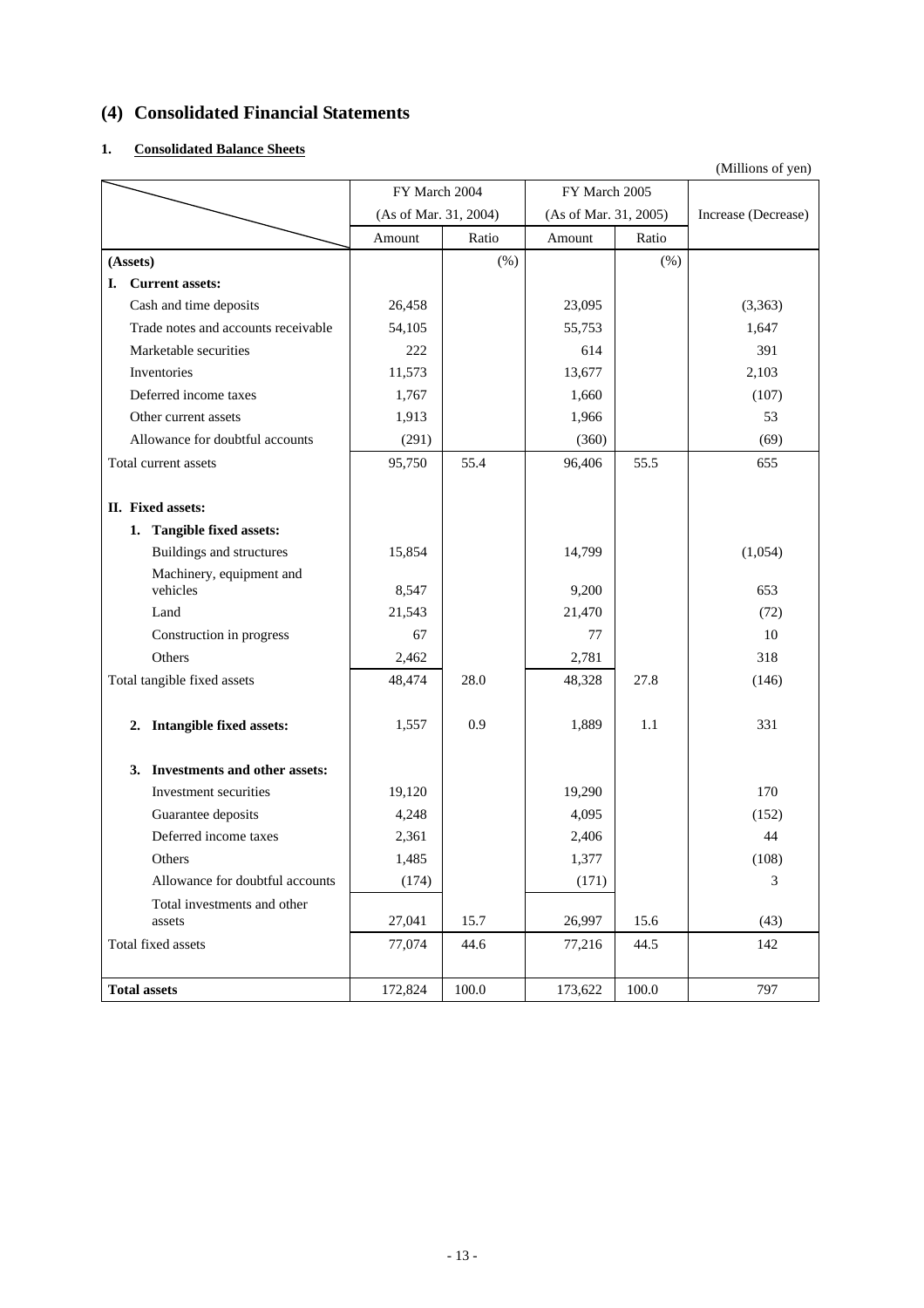(Millions of yen)

|                                                                   | FY March 2004         |       | FY March 2005         |         |                     |
|-------------------------------------------------------------------|-----------------------|-------|-----------------------|---------|---------------------|
|                                                                   | (As of Mar. 31, 2004) |       | (As of Mar. 31, 2005) |         | Increase (Decrease) |
|                                                                   | Amount                | Ratio | Amount                | Ratio   |                     |
| (Liabilities)                                                     |                       | (% )  |                       | (% )    |                     |
| <b>Current liabilities:</b><br>I.                                 |                       |       |                       |         |                     |
| Trade notes and accounts payable                                  | 45,881                |       | 49,298                |         | 3,416               |
| Short-term bank loans                                             | 13,890                |       | 16,900                |         | 3,010               |
| Long-term debts due within one year                               | 1,200                 |       | 3,940                 |         | 2,740               |
| Bonds redeemed within one year                                    | 9,000                 |       |                       |         | (9,000)             |
| Income taxes payable                                              | 4,941                 |       | 2,233                 |         | (2,708)             |
| Consumption taxes payable                                         | 607                   |       | 350                   |         | (257)               |
| Allowance for bonus payable                                       | 2,510                 |       | 2,828                 |         | 317                 |
| Others                                                            | 2,529                 |       | 2,716                 |         | 187                 |
| Total current liabilities                                         | 80,560                | 46.6  | 78,266                | 45.1    | (2,293)             |
| II. Long-term liabilities:                                        |                       |       |                       |         |                     |
| <b>Bonds</b>                                                      | 5,000                 |       | 5,000                 |         |                     |
| Long-term debt                                                    | 6,090                 |       | 4,140                 |         | (1,950)             |
| Deferred tax liabilities                                          | 757                   |       | 367                   |         | (389)               |
| Severance and employee retirement<br>benefits                     | 15,645                |       | 16,086                |         | 441                 |
| Reserve for directors' retirement<br>benefits                     | 489                   |       | 519                   |         | 30                  |
| Consolidated adjustment account                                   | 308                   |       | 226                   |         | (81)                |
| Other liabilities                                                 | 1,749                 |       | 1,799                 |         | 50                  |
| Total long-term liabilities                                       | 30,039                | 17.4  | 28,140                | 16.2    | (1,899)             |
| <b>Total liabilities</b>                                          | 110,600               | 64.0  | 106,407               | 61.3    | (4,192)             |
| <b>Minority interests</b>                                         | 2,960                 | 1.7   | 3,251                 | 1.9     | 291                 |
| (Shareholders' equity)                                            |                       |       |                       |         |                     |
| Common stock<br>Ι.                                                | 18,670                | 10.8  | 18,670                | 10.8    |                     |
| II. Capital surplus                                               | 16,759                | 9.7   | 16,759                | 9.6     |                     |
| III. Retained earnings                                            | 20,586                | 11.9  | 25,089                | 14.4    | 4,503               |
| IV. Unrealized holding gains (losses) on<br>securities            | 3,551                 | 2.1   | 3,818                 | $2.2\,$ | 266                 |
| V. Foreign currency translation<br>adjustment                     | (190)                 | (0.1) | (208)                 | (0.1)   | (18)                |
| VI. Treasury stock, at cost                                       | (112)                 | (0.1) | (165)                 | (0.1)   | (52)                |
| Total shareholders' equity                                        | 59,264                | 34.3  | 63,964                | 36.8    | 4,699               |
| Total liabilities, minority interests and<br>shareholders' equity | 172,824               | 100.0 | 173,622               | 100.0   | 797                 |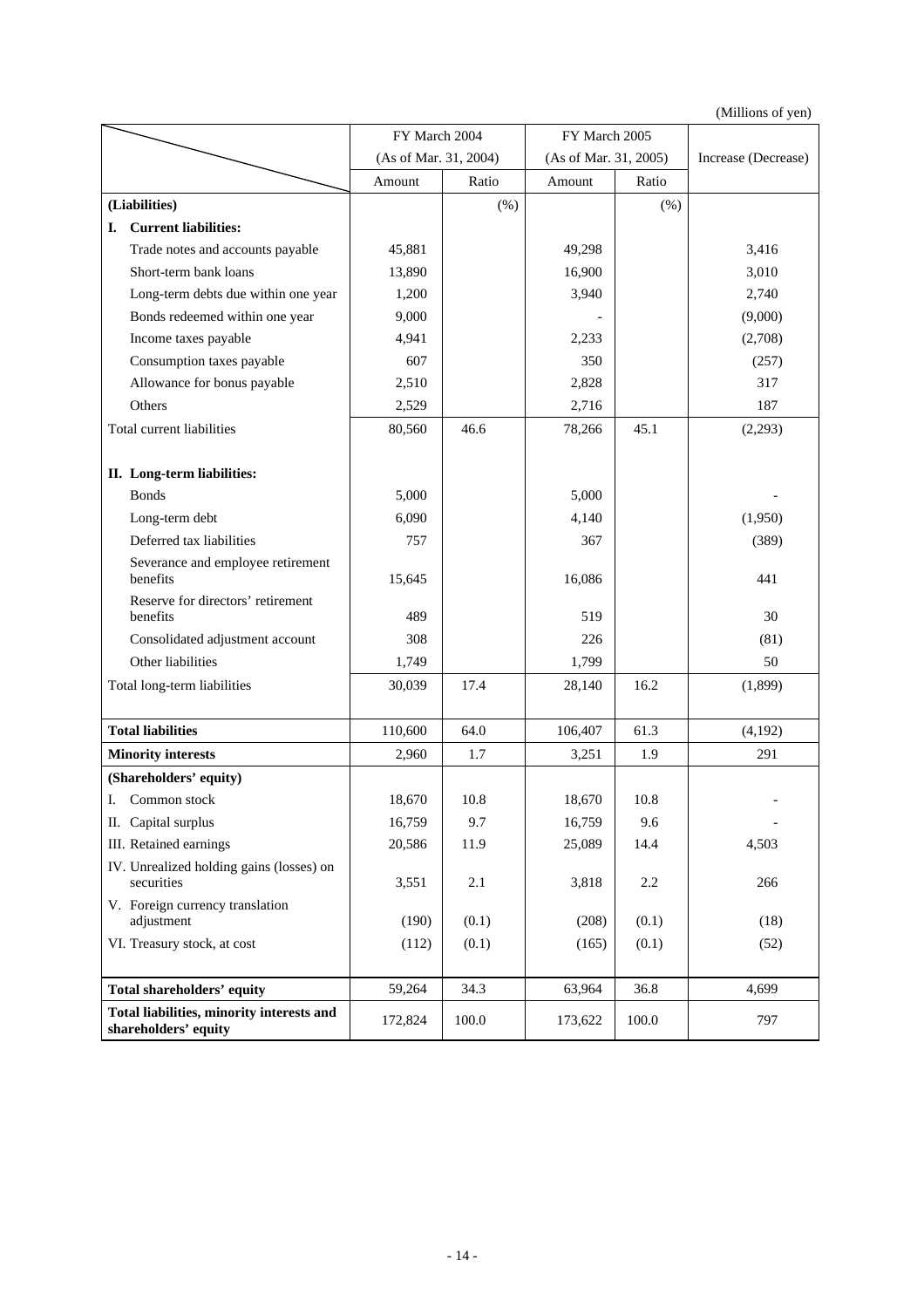### **2. Consolidated Statements of Income**

| (Millions of yen) |  |  |
|-------------------|--|--|
|                   |  |  |

|                                                    | FY March 2004      |        | FY March 2005      |         |                     |
|----------------------------------------------------|--------------------|--------|--------------------|---------|---------------------|
|                                                    | (From Apr. 1, 2003 |        | (From Apr. 1, 2004 |         | Increase (Decrease) |
|                                                    | to Mar. 31, 2004)  |        | to Mar. 31, 2005)  |         |                     |
|                                                    | Amount             | Ratio  | Amount             | Ratio   | Amount              |
|                                                    |                    | $(\%)$ |                    | (% )    |                     |
| Net sales<br>Ι.                                    | 183,044            | 100.0  | 196,526            | 100.0   | 13,482              |
| II. Cost of sales                                  | 127,023            | 69.4   | 135,975            | 69.2    | 8,952               |
| Gross profit                                       | 56,020             | 30.6   | 60,551             | 30.8    | 4,530               |
|                                                    |                    |        |                    |         |                     |
| III. Selling, general and administrative expenses  | 49,308             | 26.9   | 51,570             | 26.2    | 2,261               |
| Operating income                                   | 6,711              | 3.7    | 8,980              | 4.6     | 2,269               |
|                                                    |                    |        |                    |         |                     |
| IV. Other income:                                  | 1,150              | 0.6    | 1,067              | 0.5     | (82)                |
| Interest and dividends income                      | 185                |        | 212                |         | 27                  |
| Amortization of consolidated adjustment<br>account | 77                 |        | 76                 |         | (0)                 |
| Equity in earnings of affiliated companies         | 75                 |        | 91                 |         | 15                  |
| Others                                             | 812                |        | 687                |         | (125)               |
| V. Other expenses:                                 | 874                | 0.5    | 638                | 0.3     | (236)               |
| Interest expenses                                  | 550                |        | 448                |         | (101)               |
| Others                                             | 324                |        | 189                |         | (134)               |
| Ordinary income                                    | 6,986              | 3.8    | 9,410              | 4.8     | 2,423               |
|                                                    |                    |        |                    |         |                     |
| VI. Extraordinary income:                          | 828                | 0.5    | 269                | 0.2     | (559)               |
| Gain on sale of property, plant and                |                    |        |                    |         |                     |
| equipment                                          |                    |        | 32                 |         | 32                  |
| Gain on sale of investment securities              | 752                |        | 236                |         | (515)               |
| Reversal of allowance for doubtful accounts        | 76                 |        |                    |         | (76)                |
| VII. Extraordinary losses:                         | 393                | 0.2    | 332                | 0.2     | (61)                |
| Loss on disposal of property, plant and            |                    |        |                    |         |                     |
| equipment                                          | 141                |        | 264                |         | 123                 |
| Loss on devaluation of investment securities       | 17                 |        | 33                 |         | 15                  |
| Loss on sale of investment securities              | 217                |        | $\overline{0}$     |         | (217)               |
| Impairment loss                                    |                    |        | 18                 |         | 18                  |
| Evaluation losses of corporate memberships         | 16                 |        | 16                 |         | $\Omega$            |
| Others                                             | $\Omega$           |        | $\overline{a}$     |         | (0)                 |
| Income before income taxes for the current term    |                    |        |                    |         |                     |
| (fiscal year)                                      | 7,421              | 4.1    | 9,347              | 4.8     | 1,925               |
| Income taxes                                       | 5,336              | 2.9    | 4,287              | 2.2     | (1,049)             |
| Adjustments on income taxes                        | (1, 859)           | (1.0)  | (510)              | (0.2)   | 1,349               |
| Minority interests in earnings                     | (27)               | (0.0)  | 84                 | 0.0     | 111                 |
| Net income for the current term (fiscal year)      | 3,971              | 2.2    | 5,485              | $2.8\,$ | 1,513               |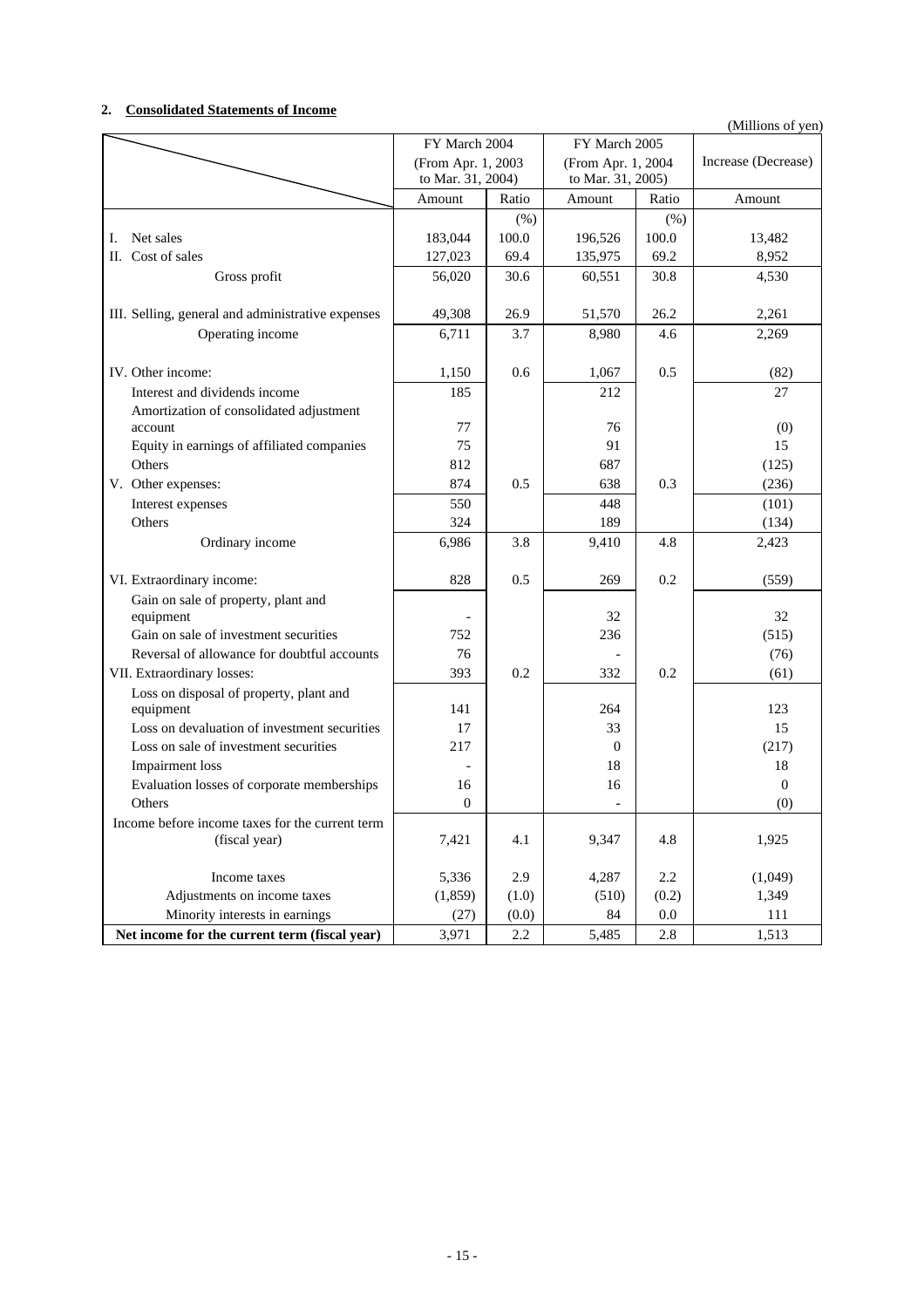### **3. Consolidated Statements of Retained Earnings**

| onsonuated Diatements of Iteramed Earlings<br>(Millions of yen) |                                         |                                          |                     |  |  |  |
|-----------------------------------------------------------------|-----------------------------------------|------------------------------------------|---------------------|--|--|--|
|                                                                 | FY March 2004                           | FY March 2005                            |                     |  |  |  |
|                                                                 | (From Apr. 1, 2003<br>to Mar. 31, 2004) | (From Apr. 1, 2004)<br>to Mar. 31, 2005) | Increase (Decrease) |  |  |  |
|                                                                 | Amount                                  | Amount                                   | Amount              |  |  |  |
| (Capital Surplus)                                               |                                         |                                          |                     |  |  |  |
| Capital surplus at beginning of year<br>I.                      | 16,759                                  | 16,759                                   |                     |  |  |  |
| Capital surplus at term (year) end<br>П.                        | 16,759                                  | 16,759                                   |                     |  |  |  |
| (Retained Earnings)                                             |                                         |                                          |                     |  |  |  |
| Retained earnings at beginning of year<br>Ι.                    | 17,175                                  | 20,586                                   | 3,410               |  |  |  |
| II. Increase in retained earnings:                              | 3,971                                   | 5,485                                    | 1,513               |  |  |  |
| Net income                                                      | 3,971                                   | 5,485                                    | 1,513               |  |  |  |
| III. Decrease in retained earnings:                             | 561                                     | 982                                      | 420                 |  |  |  |
| Cash dividends                                                  | 561                                     | 982                                      | 420                 |  |  |  |
| IV. Retained earnings at term (year) end                        | 20,586                                  | 25,089                                   | 4,503               |  |  |  |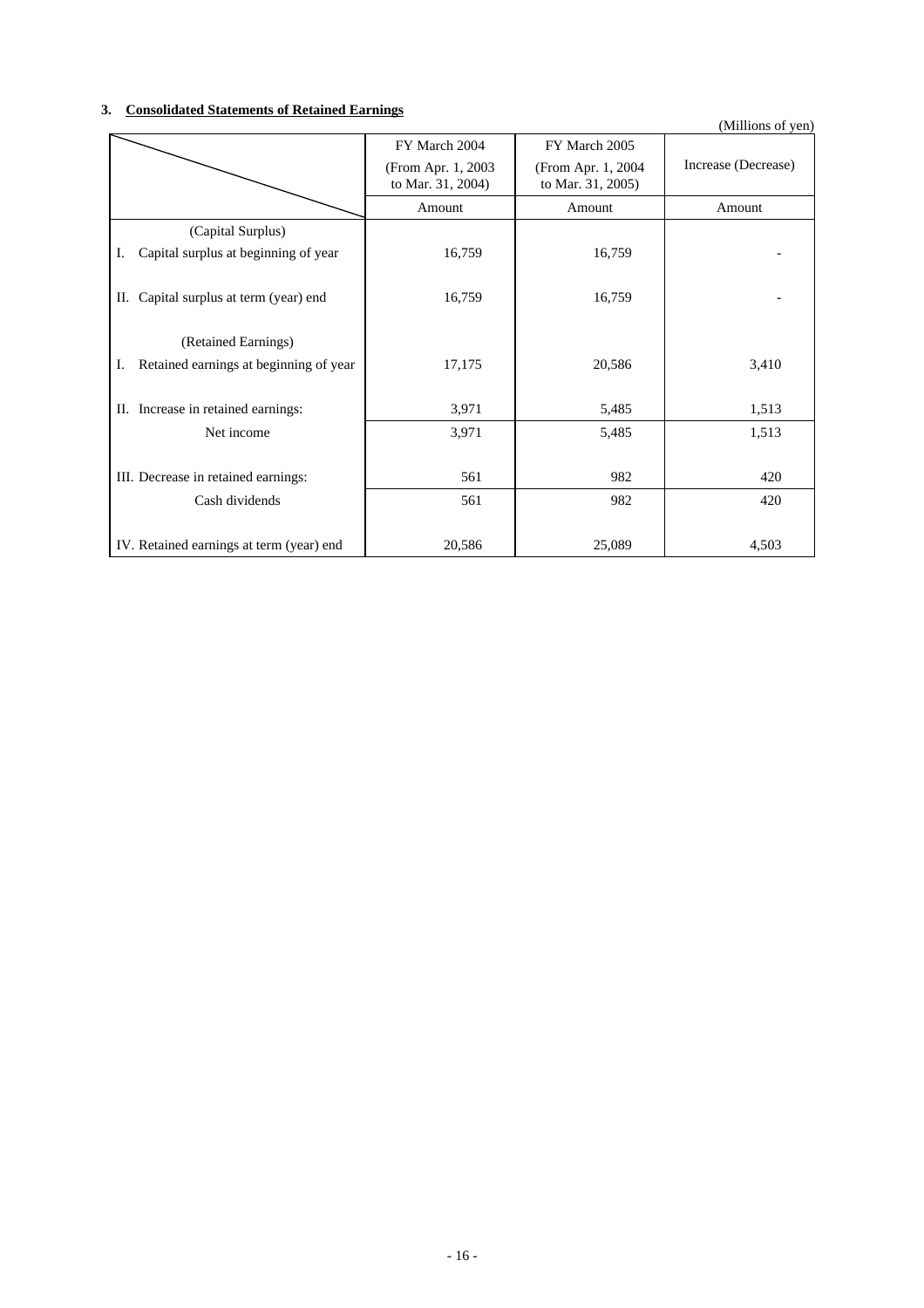### **4. Consolidated Statements of Cash Flows**

| Consonuateu Statements of Cash Flows                                                                         |                    | (Millions of yen)  |
|--------------------------------------------------------------------------------------------------------------|--------------------|--------------------|
|                                                                                                              | FY March 2004      | FY March 2005      |
|                                                                                                              | (From Apr. 1, 2003 | (From Apr. 1, 2004 |
|                                                                                                              | to Mar. 31, 2004)  | to Mar. 31, 2005)  |
| Cash flows from operating activities<br>I.                                                                   |                    |                    |
| Income before income taxes for the current term (fiscal year)                                                | 7,421              | 9.347              |
| Depreciation and amortization                                                                                | 4,486              | 4,485              |
| Loss on disposal of property, plant and equipment                                                            | 141                | 264                |
| Equity in earnings of affiliated companies                                                                   | (75)               | (91)               |
| Amortization of consolidation adjustments accounts                                                           | (77)               | (76)               |
| Decrease in allowance for doubtful accounts                                                                  | (405)              | 65                 |
| Increase in allowance for bonuses payable                                                                    | 635                | 299                |
| Increase in reserve for employee retirement benefits                                                         | 1,430              | 408                |
| Increase (Decrease) in reserve for directors' retirement benefits                                            | 8                  | 30                 |
| Interest and dividends income                                                                                | (185)              | (212)              |
| Interest expenses                                                                                            | 550                | 448                |
| Loss on sale of property, plant and equipment                                                                |                    | (32)               |
| Loss (Gain) on sale of investment securities                                                                 | (534)              | (236)              |
| Loss on devaluation of investment securities                                                                 | 17                 | 33                 |
| Decrease in notes and accounts receivable                                                                    | (5,959)            | (1, 391)           |
| Decrease (Increase) in inventories                                                                           | 108                | (1,953)            |
| Increase in notes and accounts payable                                                                       | 5,655              | 2,788              |
| Others                                                                                                       | 770                | 314                |
| Sub-total                                                                                                    | 13,988             | 14,490             |
| Interest and dividends received                                                                              | 201                | 225                |
| Interest expenses paid                                                                                       | (579)              | (460)              |
| Income taxes paid                                                                                            | (1,233)            | (7,246)            |
| Income taxes refund                                                                                          | 82                 | 0                  |
| Net Cash provided by operating activities                                                                    | 12,460             | 7,009              |
| II. Cash flows from investing activities                                                                     |                    |                    |
| Term deposits paid<br>Term deposits withdrawn                                                                | (4,094)<br>2,726   | (5,466)<br>5,526   |
|                                                                                                              | (3,934)            | (3,858)            |
| Payment for purchase of property, plant and equipment<br>Proceeds from sale of property, plant and equipment | 2                  | 94                 |
| Payment for purchase of intangible fixed assets                                                              | (480)              | (681)              |
| Payment for purchase of investment securities                                                                | (320)              | (87)               |
| Proceeds from sale of investments securities                                                                 | 2,151              | 483                |
| Increase due to the acquisition of subsidiaries' stocks accompanied by                                       |                    |                    |
| changes in the scope of consolidation                                                                        |                    | 61                 |
| Others                                                                                                       | 763                | 59                 |
| Net cash used in investing activities                                                                        | (3, 185)           | (3,868)            |
| III. Cash flows from financing activities                                                                    |                    |                    |
| Net increase (decrease) of short-term bank loans                                                             | (950)              | 3,010              |
| Proceeds from long-term debt                                                                                 | 1,000              | 2,000              |
| Repayments of long-term debt                                                                                 | (1, 869)           | (1,210)            |
| Redemption of bonds                                                                                          | (3,000)            | (9,000)            |
| Purchase of treasury stock                                                                                   | (14)               | (50)               |
| Purchase of treasury stock of consolidated subsidiaries                                                      | (648)              |                    |
| Cash dividends paid by the Company                                                                           | (561)              | (982)              |
| Cash dividends paid to minority shareholders                                                                 | (24)               | (16)               |
| Net cash used in financing activities                                                                        | (6,067)            | (6,248)            |
| IV. Effect on exchange rate changes on cash and cash equivalents                                             | (10)               | (3)                |
| V. Increase (Decrease) in cash and cash equivalents                                                          | 3,196              | (3, 111)           |
| VI. Cash and cash equivalents at beginning of year                                                           | 20,341             | 23,538             |
| VII. Cash and cash equivalents at the term (year) end                                                        | 23,538             | 20,426             |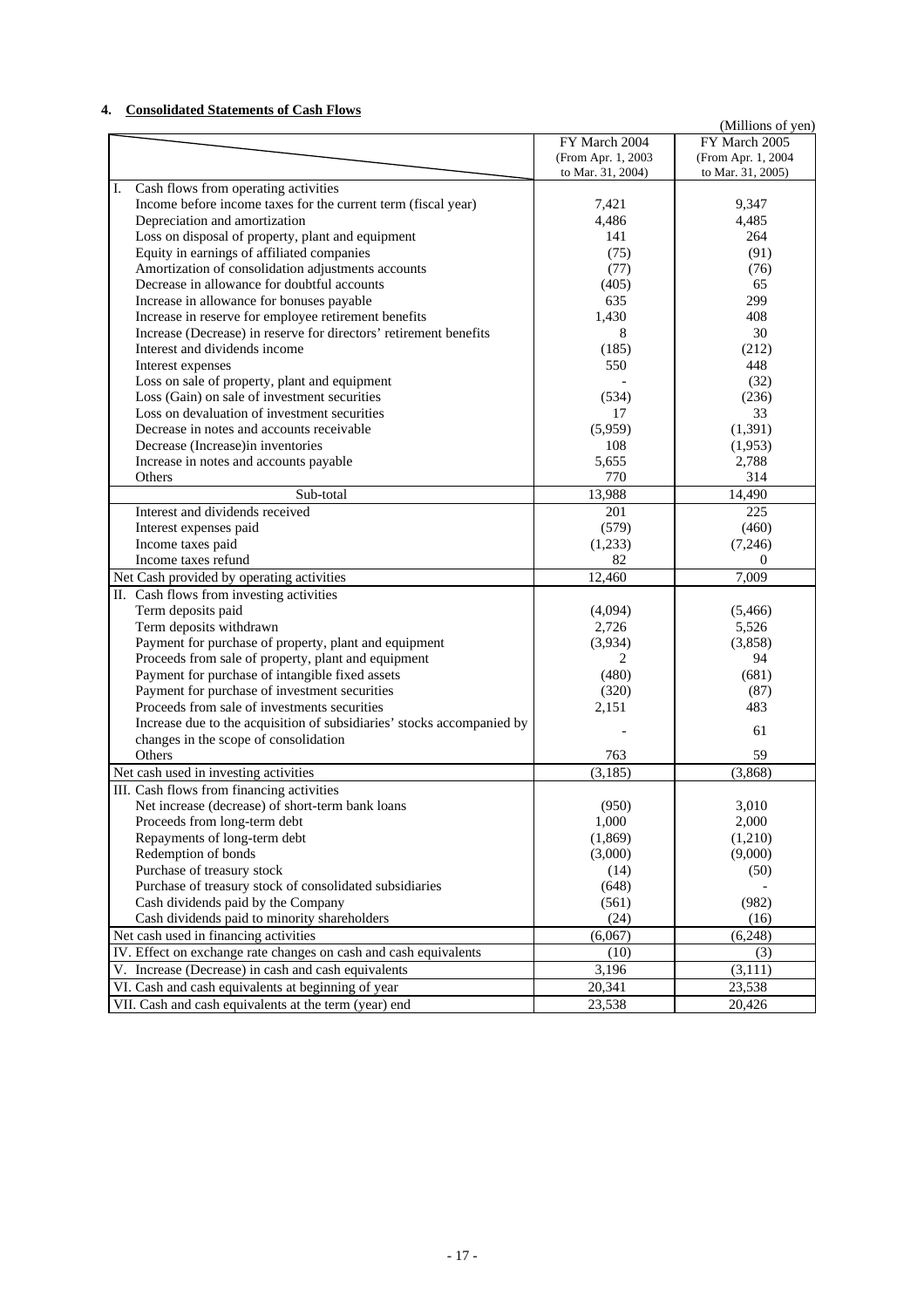#### **5. Significant Items for the Preparation of Consolidated Financial Statements**

#### 1. Scope of consolidation

Consolidated subsidiaries: All 11 subsidiaries of the Company are consolidated.

| Kansai Okamura Manufacturing Co., Ltd.                   |
|----------------------------------------------------------|
| Okamura Logistics Corporation                            |
| NS Okamura Corporation                                   |
| Sanyo Okamura Corporation                                |
| Okamura Estate Corporation                               |
| Okamura International (Singapore) Pte Ltd.               |
| <b>Okamura Business Support Corporation</b>              |
| <b>FM Solution Corporation</b>                           |
| Okamura Support and Service Corporation                  |
| HILL INTERNATIONAL INC.                                  |
| Shanghai Okamura Furniture and Logistic System Co., Ltd. |
|                                                          |

Sanyo Okamura Corporation, which changed its corporate name from JT Okamura Corporation on October 1, 2004 and was an affiliate of the Company as of the end of the previous fiscal year, was included in the scope of consolidation in the current year due to the additional acquisition of its stocks by the Company on September 27, 2004. The deemed date of acquisition is the end of the first half of the current year. The Company founded on June 16, 2004 a subsidiary named Shanghai Okamura Furniture and Logistic System Co., Ltd. and included it in the scope of consolidation in the current year.

#### 2. Application of the equity method

Affiliates subject to the equity method: All of 4 affiliates of the Company were accounted for by the equity method.

| Affiliates subject to the equity method | Siam Okamura Steel Co., Ltd. |
|-----------------------------------------|------------------------------|
|                                         | Siam Okamura International C |
|                                         | Asahi Sofu Corporation       |

ternational Co., Ltd. ration SEIWA BUSINESS Corporation

#### 3. Operating year of consolidated subsidiaries

The date of yearly settlement of accounts is December 31 for Okamura International (Singapore) Pte Ltd. and Shanghai Okamura Furniture and Logistic System Co., Ltd. For other consolidated subsidiaries, the date of yearly settlement of accounts is March 31, which is the same as the date when the Company files consolidated financial statements. The difference between the date of yearly settlement of accounts for Okamura International (Singapore) Pte Ltd. and Shanghai Okamura Furniture and Logistic System Co., Ltd. and the date of yearly settlement of consolidated accounts is three months or less, so that the financial statements of the two subsidiaries according to their operating year could be used as the basis for consolidating the two subsidiaries. Any significant transactions that occurred following the end of such operating year through the date of yearly settlement of consolidated accounts were adjusted in manners necessary for consolidation.

#### 4. Accounting policies

- (a) Standards and methods for valuation of significant assets
	- (1) Securities
		- Other securities
			- Securities with market value

Market value method based on values such as the market price at the end of the settlement year (All valuation differences were accounted for as separate components of shareholders' equity, and the cost of selling was calculated on the moving average method.)

Securities without market value

Cost method based on the moving average method

(2) Derivatives

Market value method

- (3) Inventories Cost method based on the moving average method
- (b) Methods of depreciation of significant depreciable assets
	- (1) Tangible fixed assets Fixed percentage method, except that buildings (excluding building equipment) acquired on or after April 1, 1998 are depreciated by the straight-line method. The duration of useful lives and residual value were determined subject to the standards prescribed in the Japanese Corporation Tax Law.
	- (2) Intangible fixed assets Straight-line method.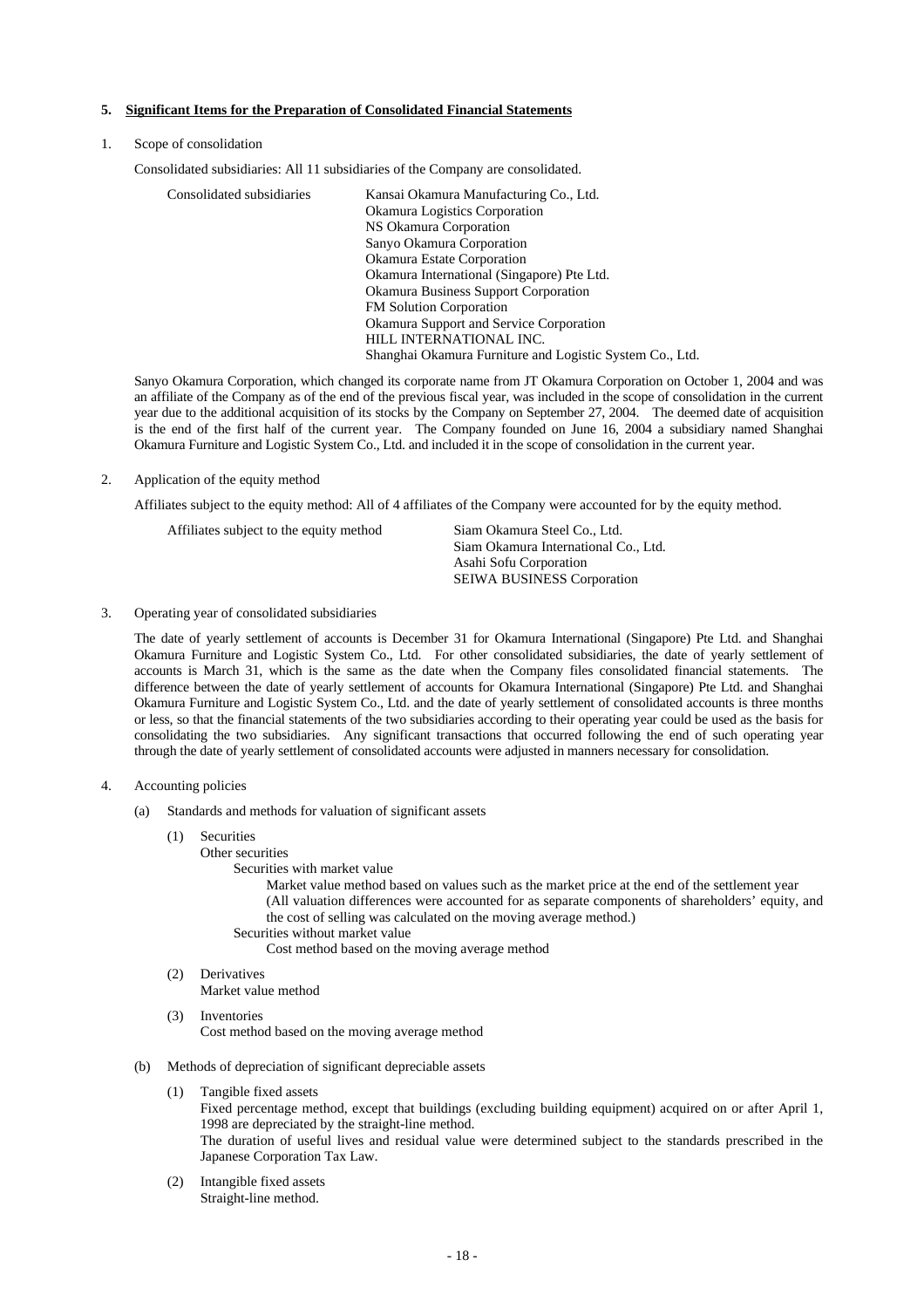The years of depreciation and amortization were determined subject to the standards prescribed in the Japanese Corporation Tax Law.

Software for in-house use is depreciated on the straight-line method based on an estimated period of office use (5 years).

- (c) Standards for providing for significant allowances
	- Allowance for doubtful accounts In order to provide against loss arising from bad debts, the Company has provided for estimated uncollectable amounts.
		- $\Omega$  General receivables Based on the method of actual bad debt rates.
		- d Receivables from doubtful, bankrupt, or reorganized debtors Based on the method of valuating financial positions.
	- (2) Allowance for bonuses payable

To prepare for the payment of bonuses to employees, the amount expected to be payable to all employees for the current term under review was determined based on the portion of total amount expected to be payable corresponding to the current term.

(3) Severance and employee retirement benefits

To prepare for payment of severance and retirement benefits to employees, the amount considered to have been accrued as of the end of the current term was given based on the estimated amount of liabilities for severance and retirement benefits and pension assets at term end.

Past service liabilities were accounted for as an expense by the amount prorated over a certain number of years (14 and 15 years) not exceeding the average remaining service period of employees in the year in which the liabilities are recognized. Actuarial differences were accounted for as expenses effective the year following their accrual by the amount prorated over a certain number of years (15 years) not exceeding the average remaining service period of employees in each year of accrual.

- (4) Reserve for directors' retirement benefits To prepare for payment of retirement benefits to directors of the Company and major consolidated subsidiaries, the Company has provided for the amount considered necessary at the end of the current term end under the internal rules.
- (d) Method of accounting for significant lease transactions Excluding transactions where the ownership of the leasehold asset is transferred to the lessee, finance lease transactions were accounted for in accordance with the normal lease transaction method.
- (e) Significant hedge accounting method
	- (1) Hedge accounting method for deferred hedges and the like The Company has adopted an exceptional treatment for interest rate swap transactions since the requirements for the treatment have been met.
	- (2) Hedge method and transactions to be hedged
		- $\overline{O}$  Hedge method
			- Derivatives transactions (interest rate swap transactions)
		- d Transactions to be hedged

Interest on borrowings (with the risk of loss that may arise due to fluctuations in the interest rate market and will consequently change cash flows)

(3) Hedging policy

The Company will engage in derivatives transactions in order to avoid risk of interest rate fluctuations or reduce the burden of interest payment, not in those with a speculative purpose or high leverage effect. The Company will also engage in currency derivatives transactions within the volume of contracts for assets, liabilities, or transactions in foreign currency since the purpose of derivatives transactions are to hedge transactions in foreign currency. The Company will therefore not conduct derivatives transactions for speculative purposes.

- (4) Method for valuating the effectiveness of hedge transactions The Company has adopted an exceptional treatment for interest rate swap transactions since the notional principal, conditions for receipt and payment of interest (such as the interest rate and dates of receipt and payment of interest) and contract terms are the same as those for transactions being hedged. The Company has not therefore conducted post tests to evaluate the effectiveness of interest rate transactions.
- (5) Other risk control methods concerned with hedge accounting

Since the issuance of corporate bonds to be hedged, borrowing of a large amount of money, and similar acts are subject to resolutions by the board of directors, the conclusion of currency swap or interest rate swap contracts as a means of hedging such bond issuances, borrowings, and the like are to be resolved at the time of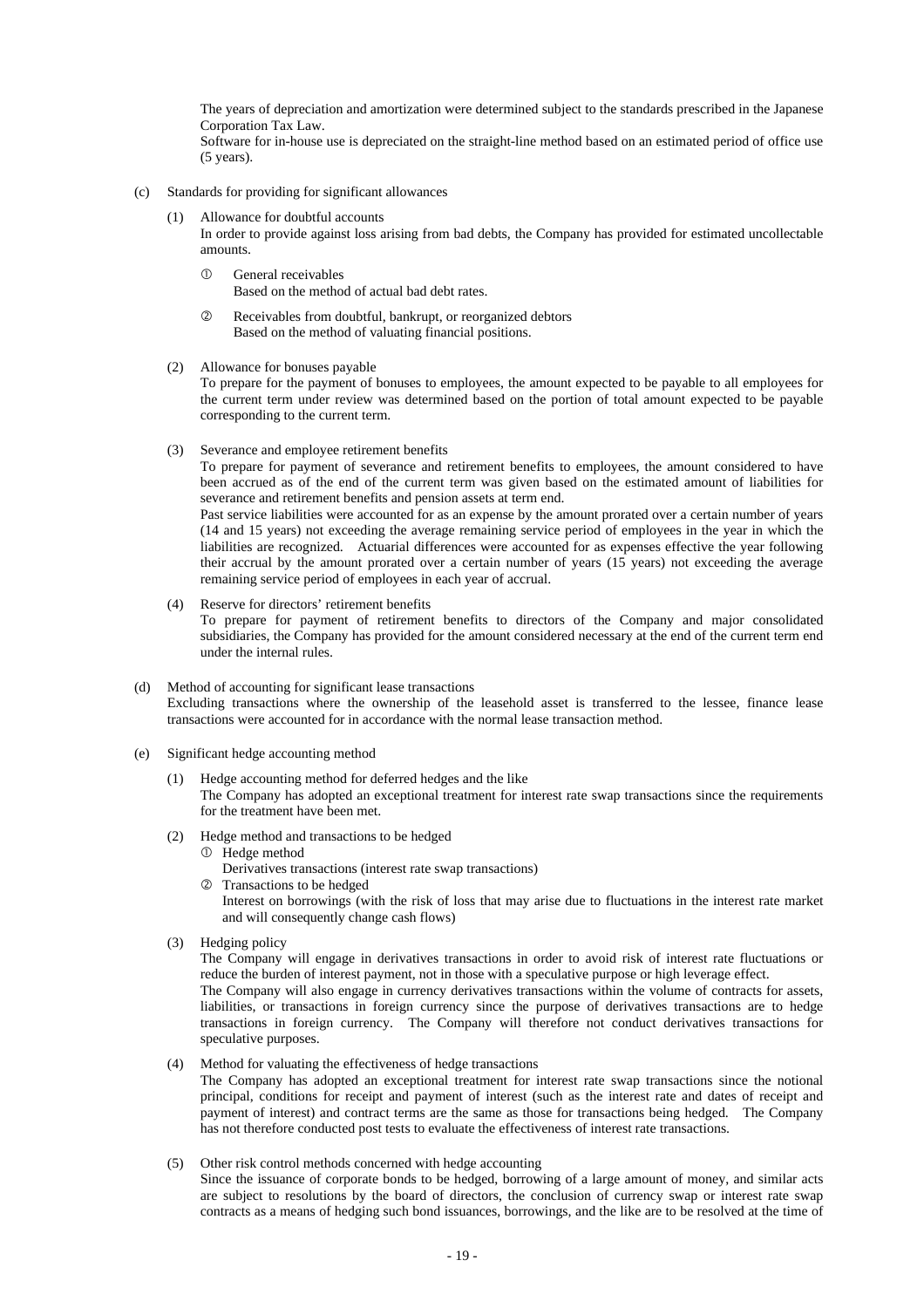the act by the board of directors. Currency and interest derivatives transactions are conducted and managed by the Accounting Department subject to the Corporate Management Rules.

- (f) Other significant items for the preparation of Consolidated Financial Statements Accounting for consumption taxes National and local consumption taxes are accounted for using the tax exclusion method.
- 5. Appraising consolidated subsidiaries' assets and liabilities

Consolidated subsidiaries' assets and liabilities are revalued as acquired by the Company to their fair market value, inclusive of minority interests.

6. Amortizing goodwill

The consolidated adjustment account is amortized in equal amounts over five years.

7. Accounting for surplus appropriations

Consolidated statements of retained earnings are based on surplus appropriations finalized within the year under review.

8. Scope of funds in consolidated cash flow statement

Cash and cash equivalents in the consolidated cash flow statement are comprised of items such as cash on hand, demand deposits, time deposits due within three months of the date of acquisition, and beneficiary certificates of trust that are due within three months of the date of acquisition, are easily converted into money, and have a small risk of price fluctuation.

# Amendment of Accounting Procedures

(Accounting standards for impairment of fixed assets)

Effective this interim consolidated accounting period, the Company has adopted the Accounting Standards for Impairment of Fixed Assets (Opinion concerning Setting Accounting for Impairment of Fixed Assets) issued by the Business Accounting Deliberation Council on August 9, 2002) and the Guidance for Application of Accounting Standards for Impairment of Fixed Assets (ASB Guidance No. 6 issued on October 31, 2003) since the application of these guidelines to consolidated financial statements has been permitted for the terms ending on March 31, 2004 or thereafter.

As a result of this adoption, the balance of fixed assets and net income before taxes decreased by ¥18 million and ¥18 million respectively as compared with the case where the conventional method is adopted.

Impairment loss is concerned with idle land. Accumulated losses on impairment of fixed assets were directly deducted from the amount of each asset in accordance with the revised Regulation Concerning Consolidated Financial Statements.

### Supplementary Information

(Enforcement of pro forma standard taxation)

In line with the promulgation of the Law for Partial Amendment to the Local Tax Law, etc. (law No. 9 of 2003) on March 31, 2003, and the consequent introduction of the pro forma standard taxation system, from the current term, the Company has started to post the portions of corporate enterprise tax according to added value and capital, amounting to ¥247 million in selling, general and administrative expenses, in accordance with the Practical Procedures for Indication of Pro Forma Taxation in Income Statement concerning Corporate Enterprise Tax (ASBJ Practice Report No. 12 dated Feb. 13, 2004).

(Return of the employees' pension funds managed on behalf of the government)

With respect to the employees' pension funds involving the Company and its major subsidiaries in Japan, in line with the enactment of the Defined Contribution Pension Law, the Company has been granted permission on August 27, 2004 by the Minister of Health, Labour and Welfare to be exempted from the future obligation of payment with respect to the portion managed by the Company on behalf of the Government.

The amount of pension funds expected to be returned (minimum actuarial liability) as of the end of the current year was ¥13,310 million. Assuming that this amount is returned as of the end of the current year, the expected income (income from return) arising from the application of Section 44, Paragraph 2 of the "Practical Guidelines concerning Accounting for Retirement Benefits (Interim Report)" (JICPA Accounting System Committee Report No. 13) is ¥2,623 million.

(Liquidizing notes receivable)

Beginning with the current year, the Company has liquidized a portion of its notes receivable. This reduced the "trade notes and accounts receivable" balance in current assets by ¥1,885 million at year-end.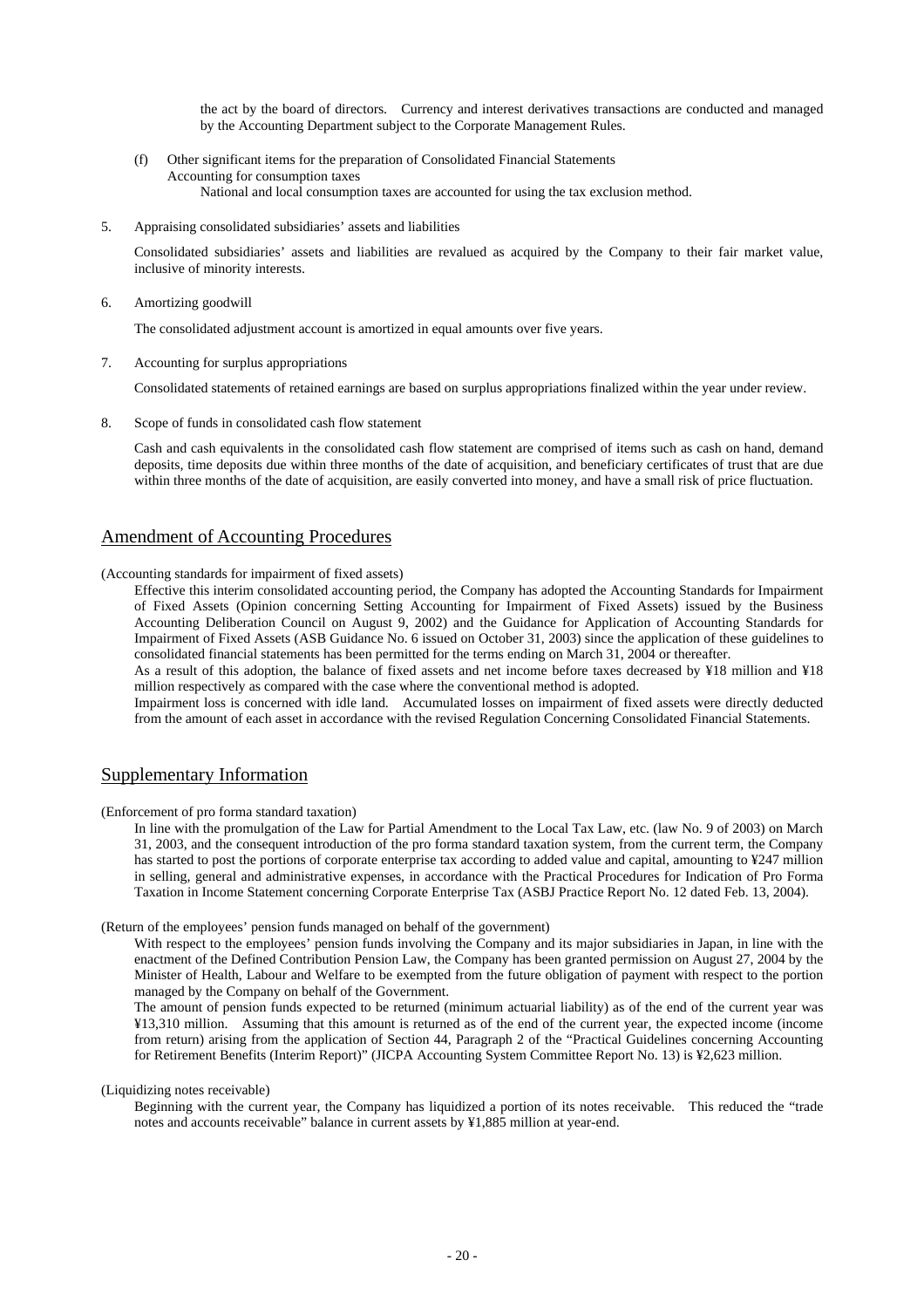### **6. Notes**

|    | <b>Consolidated Balance Sheet</b>                                                                             | FY March 2004  | (Millions of yen)<br>FY March 2005 |
|----|---------------------------------------------------------------------------------------------------------------|----------------|------------------------------------|
|    | 1. Accumulated depreciation of tangible fixed assets                                                          |                |                                    |
|    |                                                                                                               | 75,730         | 79,829                             |
| 2. | Equity shares in affiliated companies                                                                         |                |                                    |
|    | Investment securities (equity securities)                                                                     | 1,200          | 914                                |
|    |                                                                                                               |                |                                    |
|    | 3. Hypothecated assets and secured liabilities<br>Amount of pledged assets (book value)                       |                |                                    |
|    | Land                                                                                                          |                |                                    |
|    | Other tangible fixed assets                                                                                   | 7,629<br>8,387 | 7,269                              |
|    |                                                                                                               |                | 3,444                              |
|    | Total<br>Liabilities relevant to the above                                                                    | 16,016         | 10,713                             |
|    |                                                                                                               |                |                                    |
|    | Short-term debts                                                                                              | 2,720          | 2,000                              |
|    | Total                                                                                                         | 2,720          | 2,000                              |
|    | 4. Total number of shares of stock issued by the Company                                                      |                |                                    |
|    | Common stock (thousand shares)                                                                                | 112,391        | 112,391                            |
|    |                                                                                                               |                |                                    |
|    | 5. Number of shares of stock in the Company held by consolidated subsidiaries and equity-method affiliates    |                |                                    |
|    | Common stock (thousand shares)                                                                                | 245            | 307                                |
|    | <b>Consolidated Income Statement</b>                                                                          |                | (Millions of yen)                  |
|    |                                                                                                               | FY March 2004  | FY March 2005                      |
|    | 1. Major items and amounts of selling, general and administrative expenses                                    |                |                                    |
|    | Selling expense                                                                                               | 2,659          | 2,858                              |
|    | Transportation and packing expense                                                                            | 9,895          | 10,663                             |
|    | Salaries and allowances                                                                                       | 13,648         | 13,996                             |
|    | Provision for allowance for bonus payable                                                                     | 1,639          | 1,856                              |
|    | Retirement benefits                                                                                           | 2,662          | 2,039                              |
|    | Depreciation and amortization expense                                                                         | 1,484          | 1,399                              |
|    | Rent                                                                                                          | 5,906          | 6,006                              |
|    | Provision for allowance for doubtful accounts                                                                 |                | 124                                |
|    |                                                                                                               |                |                                    |
|    | 2. R&D costs included in selling, general and administrative expenses and manufacturing costs during the year |                |                                    |
|    |                                                                                                               | 738            | 834                                |
|    | 3. Breakdown of gain on sale of fixed assets                                                                  |                |                                    |
|    | <b>Buildings and structures</b>                                                                               |                | 2                                  |
|    | Machinery, equipment and vehicles                                                                             |                | $\overline{0}$                     |
|    | Land                                                                                                          |                | 29                                 |
|    | Others                                                                                                        |                | 0                                  |
|    | Total                                                                                                         |                | 32                                 |
|    |                                                                                                               |                |                                    |
|    | 4. Breakdown of loss on retirement of fixed assets                                                            |                |                                    |
|    | <b>Buildings and structures</b>                                                                               | 9              | 46                                 |
|    | Machinery, equipment and vehicles                                                                             | 75             | 155                                |
|    | Land                                                                                                          |                | 18                                 |
|    | Others                                                                                                        | 56             | 43                                 |
|    | Total                                                                                                         | 141            | 264                                |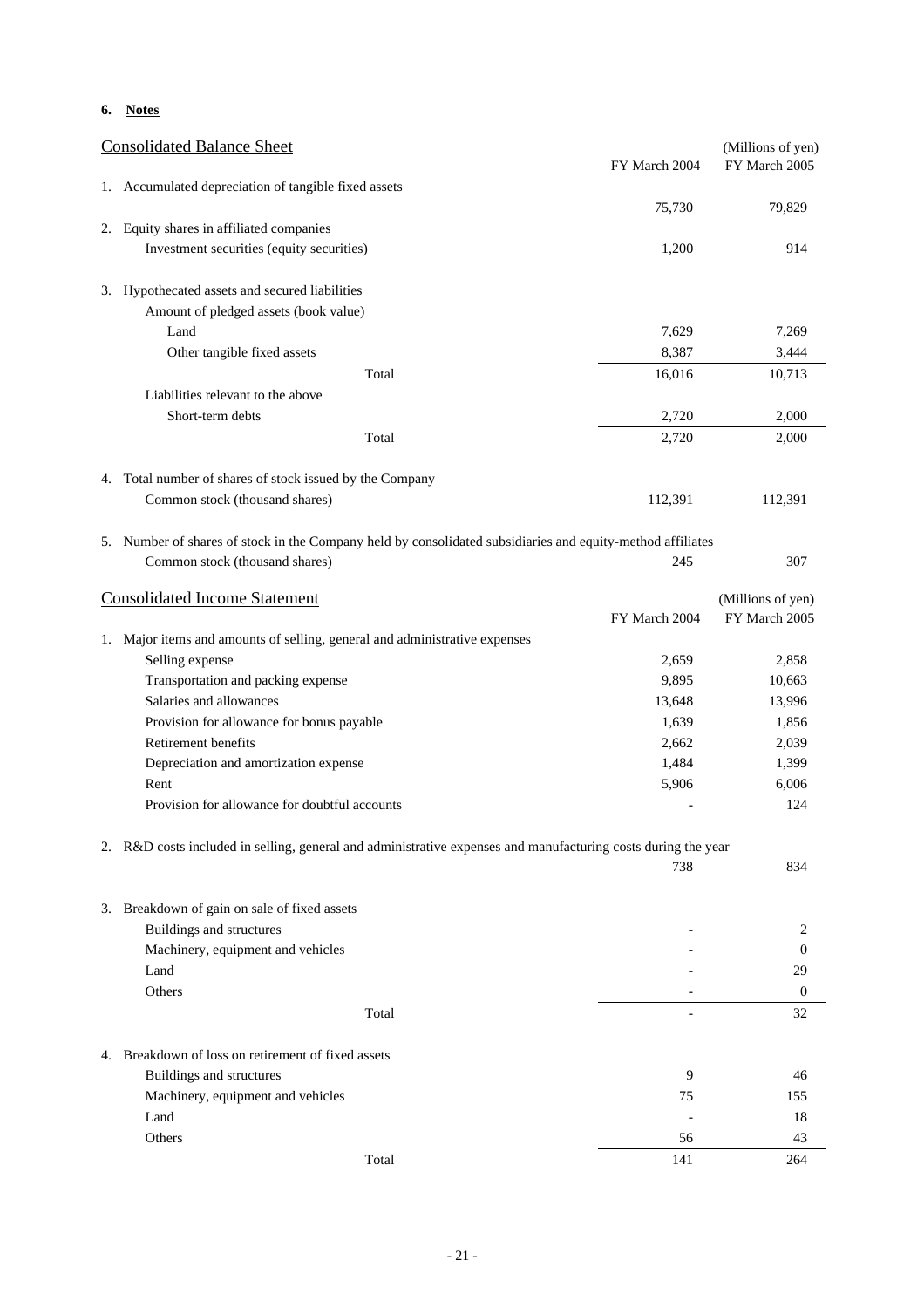### Consolidated Cash Flow Statement

Relations between the balance of cash and cash equivalents at the end of the term (fiscal year) and the amount of the item posted in the consolidated balance sheet

|                               |               | (Millions of yen) |
|-------------------------------|---------------|-------------------|
|                               | FY March 2004 | FY March 2005     |
| Cash and deposit accounts     | 26,458        | 23,095            |
| Securities account            | 222           | 614               |
| Total                         | 26,681        | 23,709            |
| Time deposits - over 3 months | (3,142)       | (3,283)           |
| Cash and cash equivalents     | 23,538        | 20,426            |

### Lease Transactions

Non-ownership-transfer finance lease transactions

| 1. Amounts equivalent to the cost of acquisition, accumulated depreciation, and balance as of the end of the term (fiscal year)<br>for lease properties<br>(Millions of yen) |               |               |  |  |
|------------------------------------------------------------------------------------------------------------------------------------------------------------------------------|---------------|---------------|--|--|
|                                                                                                                                                                              | FY March 2004 | FY March 2005 |  |  |
| Amount equivalent to acquisition cost                                                                                                                                        | 2,389         | 1,861         |  |  |
| Amount equivalent to accumulated depreciation                                                                                                                                | 1,897         | 1,441         |  |  |
| Amount equivalent to the balance as of the end of the term (fiscal year)                                                                                                     | 492           | 420           |  |  |
| Amount equivalent to the balance of prepaid rent at the end of the term (fiscal year)                                                                                        |               |               |  |  |
| One year or less                                                                                                                                                             | 394           | 357           |  |  |
| More than one year                                                                                                                                                           | 612           | 504           |  |  |
| Total                                                                                                                                                                        | 1,007         | 862           |  |  |
| Amounts equivalent to lease payment, accumulated depreciation and interest<br>expense                                                                                        |               |               |  |  |
| Lease payment                                                                                                                                                                | 572           | 483           |  |  |
| Amount equivalent to depreciation expense                                                                                                                                    | 442           | 357           |  |  |
| Amount equivalent to interest expense                                                                                                                                        | 55            | 43            |  |  |

4. Method of calculating the amounts equivalent to depreciation expense and interest

The amount equivalent to depreciation expense was computed by multiplying the depreciation expense by 9/10 (0.9) calculated on the straight-line method considering the lease period to be the durable years and residual value to be 10%. The amount equivalent to interest was computed considering the difference between the total lease payment and the amount equivalent to the cost of acquisition to be the amount equivalent to interest. The difference was distributed to each term using the interest method.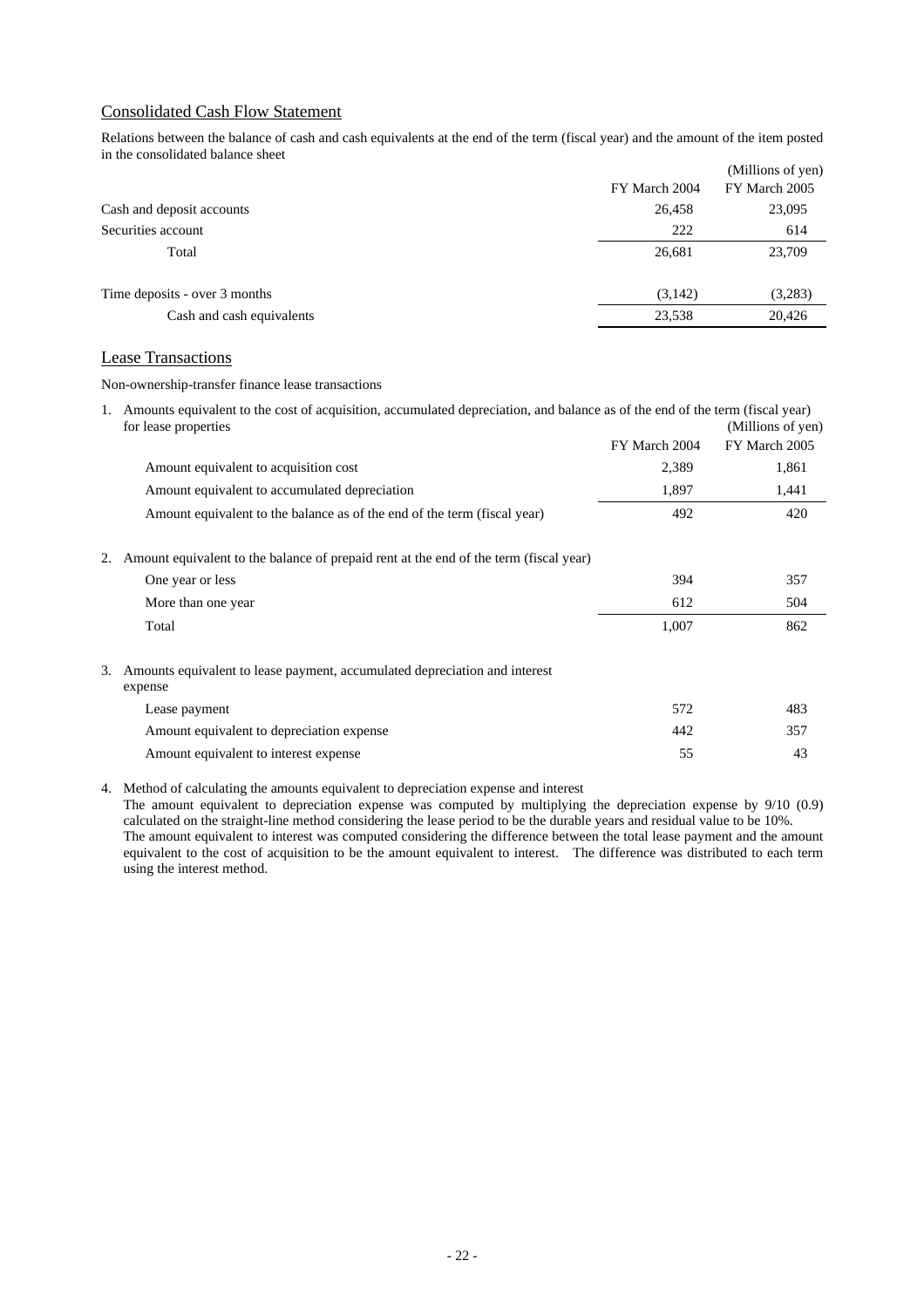### **Securities**

### 1. Other securities with market value

|                                                                                                 |                     |                                                                                             |                   |                     |                                                                                             | (Millions of yen) |  |
|-------------------------------------------------------------------------------------------------|---------------------|---------------------------------------------------------------------------------------------|-------------------|---------------------|---------------------------------------------------------------------------------------------|-------------------|--|
|                                                                                                 |                     | FY March 2004                                                                               |                   | FY March 2005       |                                                                                             |                   |  |
|                                                                                                 |                     | (As of Mar. 31, 2004)                                                                       |                   |                     | (As of Mar. 31, 2005)                                                                       |                   |  |
|                                                                                                 | Acquisition<br>cost | Consolidated<br><b>Balance Sheet</b><br>Amount at<br>Consolidated<br><b>Settlement Date</b> | <b>Difference</b> | Acquisition<br>cost | Consolidated<br><b>Balance Sheet</b><br>Amount at<br>Consolidated<br><b>Settlement Date</b> | Difference        |  |
| Other securities with<br>consolidated balance sheet<br>amount exceeding<br>acquisition cost     |                     |                                                                                             |                   |                     |                                                                                             |                   |  |
| <b>① Stocks</b>                                                                                 | 8,277               | 14,730                                                                                      | 6,452             | 8,075               | 14,756                                                                                      | 6,680             |  |
| 2 Bonds                                                                                         |                     |                                                                                             |                   | 149                 | 160                                                                                         | 10                |  |
| <b>3 Others</b>                                                                                 | 204                 | 266                                                                                         | 62                | 203                 | 271                                                                                         | 68                |  |
| Subtotal                                                                                        | 8,481               | 14,996                                                                                      | 6,515             | 8,428               | 15,188                                                                                      | 6,759             |  |
| Other securities with<br>consolidated balance sheet<br>amount not exceeding<br>acquisition cost |                     |                                                                                             |                   |                     |                                                                                             |                   |  |
| <b>① Stocks</b>                                                                                 | 2,068               | 1,541                                                                                       | (527)             | 2,079               | 1,768                                                                                       | (310)             |  |
| 2 Others                                                                                        | 94                  | 85                                                                                          | (8)               | 119                 | 111                                                                                         | (8)               |  |
| Subtotal                                                                                        | 2,163               | 1,627                                                                                       | (536)             | 2,198               | 1,879                                                                                       | (319)             |  |
| Total                                                                                           | 10,645              | 16,623                                                                                      | 5,978             | 10,627              | 17,067                                                                                      | 6,440             |  |

### 2. Other securities sold during the year

|                 |               |                       |               |                             |      | (Millions of yen) |  |
|-----------------|---------------|-----------------------|---------------|-----------------------------|------|-------------------|--|
|                 |               | FY March 2004         |               | FY March 2005               |      |                   |  |
|                 |               | (As of Mar. 31, 2004) |               | (As of Mar. 31, 2005)       |      |                   |  |
|                 | Proceeds from | Gross Gain on 1       | Gross Loss on | Proceeds from Gross Gain on |      | Gross Loss on     |  |
|                 | Sale          | Sale                  | Sale          | Sale                        | Sale | Sale              |  |
| <b>1</b> Stocks | 2,141         | 751                   | 217           | 480                         | 236  | ÛI                |  |
| 2 Others        |               |                       |               |                             |      |                   |  |
| Total           | 2,151         | 752                   | 217           | 483                         | 236  |                   |  |

### 3. Securities not marked to market

| curilles noi markeu to market          |                                                    | (Millions of yen)                                  |
|----------------------------------------|----------------------------------------------------|----------------------------------------------------|
|                                        | FY March 2004                                      | FY March 2005                                      |
|                                        | (As of Mar. 31, 2004)                              | (As of Mar. 31, 2005)                              |
|                                        | <b>Consolidated Balance</b><br><b>Sheet Amount</b> | <b>Consolidated Balance</b><br><b>Sheet Amount</b> |
| Other securities                       |                                                    |                                                    |
| <b>MMF</b>                             | 20                                                 | 513                                                |
| Medium-term government securities fund | 202                                                | 100                                                |
| Unlisted stocks (except OTC stocks)    | 296                                                | 308                                                |
| Preferred subscription certificate     | 1,000                                              | 1,000                                              |
| Total                                  | 1,519                                              | 1,922                                              |

# 4. Scheduled redemptions of other securities having maturity and bonds intended to be held until maturity

|                        |      | Due within 1 year   Due in 1 to 5 years   Due in 5 to 10 years   Due after 10 years |  |
|------------------------|------|-------------------------------------------------------------------------------------|--|
| Held-to-maturity bonds |      |                                                                                     |  |
| Corporate bonds        | 160. |                                                                                     |  |
| Total                  | 1601 |                                                                                     |  |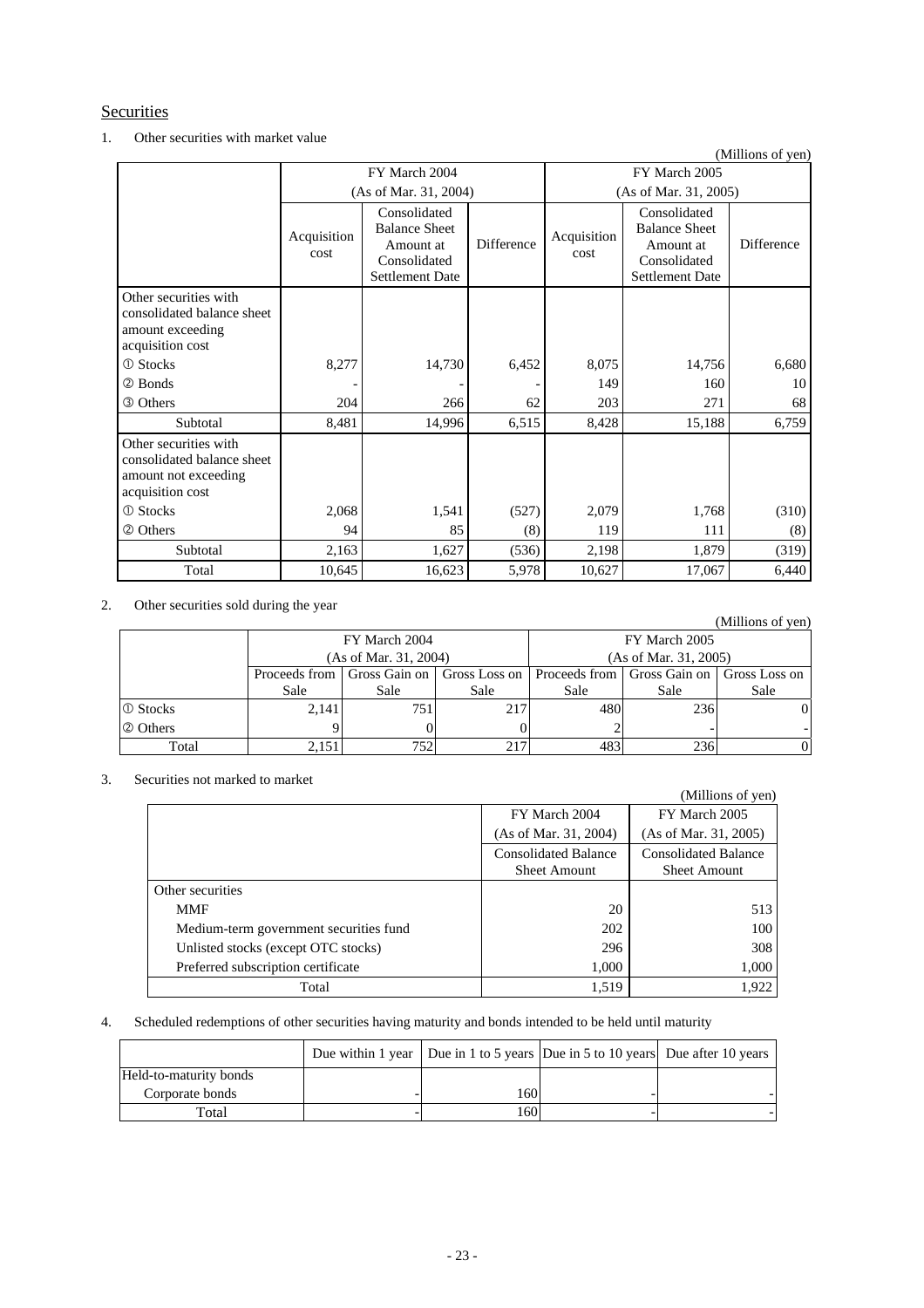## Derivatives Transactions

|                |                          |                         |                       |                          |                         |                 | (Millions of yen)        |  |
|----------------|--------------------------|-------------------------|-----------------------|--------------------------|-------------------------|-----------------|--------------------------|--|
|                | Types of<br>transactions |                         | FY March 2004         |                          | FY March 2005           |                 |                          |  |
| Classification |                          |                         | (As of Mar. 31, 2004) |                          | (As of Mar. 31, 2005)   |                 |                          |  |
|                |                          | Contract<br>amount etc. | Market<br>value       | Valuation<br>profit/loss | Contract<br>amount etc. | Market<br>value | Valuation<br>profit/loss |  |
| Currency       | Exchange<br>options      | 914                     | (37)                  | (37)                     | 664                     | (19)            | (19)                     |  |
| Total          |                          | 914                     | (37)                  | (37)                     | 664                     | (19)            | (19)                     |  |

Amount of contracts on derivatives transactions, market value and valuation income (loss)

Notes: 1. The above transactions are collar transactions, which have the effect of limiting exchange risk by combining the long open position of call options and the short open position of put options.

 2. Contract amounts and the like were posted by translating the balance of unsettled amount into foreign currency as of the end of the consolidated accounting year by the spot exchange rate.

3. Market values were based on the price presented by the transaction companies.

4. Items subjected to hedge accounting were excluded from the scope of disclosure.

### Retirement Benefits

1. Established retirement benefit arrangements

The Company and five domestic consolidated subsidiaries provide a range of defined-benefit programs, comprising Employees' Welfare Pension Fund plans, tax-qualified retirement annuity, and lump-sum termination allowance grants. The Company, through the employees welfare pension fund, maintains trust arrangements to provide for retirement benefits.

With respect to the employees' pension funds involving the Company and its major subsidiaries in Japan, in line with the enactment of the Defined Contribution Pension Law, the Company has been granted permission on August 27, 2004 by the Minister of Health, Labour and Welfare to be exempted from the future obligation of payment with respect to the portion managed by the Company on behalf of the Government.

- 2. Retirement benefit obligation (Millions of yen) FY March 2004 (As of Mar. 31, 2004) FY March 2005 (As of Mar. 31, 2005) a. Benefit obligation (57,381) (52,952)<br>b. Pension assets 28.808 31.120 b. Pension assets c. Unfunded benefit obligation  $(a + b)$  (28,573) (21,831)<br>d. Unrecognized actuarial difference 13,772 12,327 d. Unrecognized actuarial difference 13,772 12,327<br>
e. Unrecognized past service obligation (Note 2) (843) (6.582) e. Unrecognized past service obligation (Note 2) f. Consolidated balance-sheet net benefit liability  $(c + d + e)$  (15,645) (16,086) g. Prepaid benefit cost h. Allowance for retirement benefits  $(f - g)$  (15,645) (16,086) Notes: 1. Gross of the employees' pension fund portion managed by the Company on behalf of the Government. 1. Same as noted in the left column.
	-

 2. - 2. Regarding the employees' pension fund portion managed by the Company on behalf of the Government, the amount of pension funds estimated to be returned (minimum actuarial liability) as of the end of the current year was ¥13,310 million. Assuming that this amount is returned as of the end of the current year, the expected income (income from return) arising from the application of Section 44, Paragraph 2 of the "Practical Guidelines concerning Accounting for Retirement Benefits (Interim Report)" (JICPA Accounting System Committee Report No. 13) is ¥2,623 million.

 $\alpha$  and  $\gamma$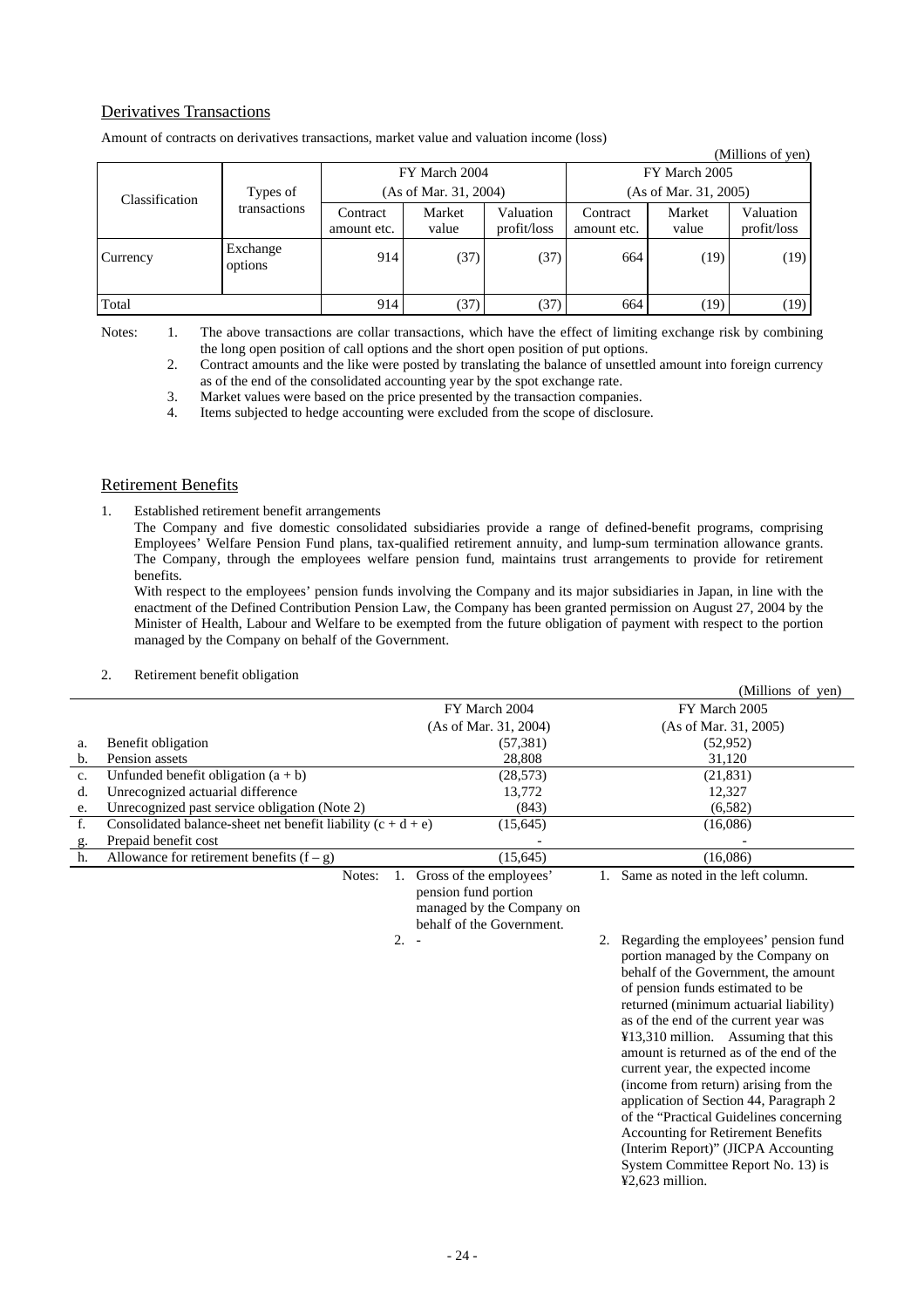### 3. Retirement benefit expense

|    |                                                  |                   |       | (Millions of yen) |       |
|----|--------------------------------------------------|-------------------|-------|-------------------|-------|
|    |                                                  | FY March 2004     |       | FY March 2005     |       |
|    |                                                  | From Apr. 1, 2003 |       | From Apr. 1, 2004 |       |
|    |                                                  | to Mar. 31, 2004  |       | to Mar. 31, 2005  |       |
| a. | Service cost (Note)                              |                   | 1,892 |                   | 1,740 |
| b. | Interest cost                                    |                   | 1,399 |                   | 1,336 |
| c. | Expected return on plan assets                   |                   | (568) |                   | (719) |
|    | Amortization of actuarial difference             |                   | 1,416 |                   | 1,098 |
| e. | Amortization of past service obligation          |                   | (64)  |                   | (355) |
|    | Retirement benefit expense $(a + b + c + d + e)$ |                   | 4.074 |                   | 3,099 |

 Note: Net of employee contributions to the employees' pension fund.

Note: Same as noted in the left column.

### 4. Basis for calculating retirement benefit obligation and others

|    |                                       | FY March 2004                              | FY March 2005                       |  |  |  |
|----|---------------------------------------|--------------------------------------------|-------------------------------------|--|--|--|
|    |                                       | From Apr. 1, 2003                          | From Apr. 1, 2004                   |  |  |  |
|    |                                       | to Mar. 31, 2004                           | to Mar. 31, 2005                    |  |  |  |
| a. | Method to periodically allocate       | Allocated equally to each service year.    | Same as noted in the left column.   |  |  |  |
|    | projected benefit obligation          |                                            |                                     |  |  |  |
| b. | Discount rate                         | 2.5%                                       | 2.5%                                |  |  |  |
| c. | Expected return on pension assets     | 2.5%                                       | 2.5%                                |  |  |  |
| d. | Number of years to amortize actuarial | 15 years                                   | 15 years                            |  |  |  |
|    | difference                            | (Actuarial differences are prorated over a | (Same as noted in the left column.) |  |  |  |
|    |                                       | constant number of years (15 years) that   |                                     |  |  |  |
|    |                                       | is within the average remaining service    |                                     |  |  |  |
|    |                                       | period of employees in an accounting       |                                     |  |  |  |
|    |                                       | year as they arise, and recognized in      |                                     |  |  |  |
|    |                                       | expense the following years.)              |                                     |  |  |  |
| e. | Number of years to amortize past      | 15 years                                   | 14 years and 15 years               |  |  |  |
|    | service obligation                    | (Past service obligations are prorated and | (Past service obligations are       |  |  |  |
|    |                                       | recognized in expense over a constant      | prorated and recognized in expense  |  |  |  |
|    |                                       | number of years (15 years) that is within  | over a constant number of years (14 |  |  |  |
|    |                                       | the average remaining service period of    | or 15 years) that is within the     |  |  |  |
|    |                                       | employees as they arise.)                  | average remaining service period of |  |  |  |
|    |                                       |                                            | employees as they arise.)           |  |  |  |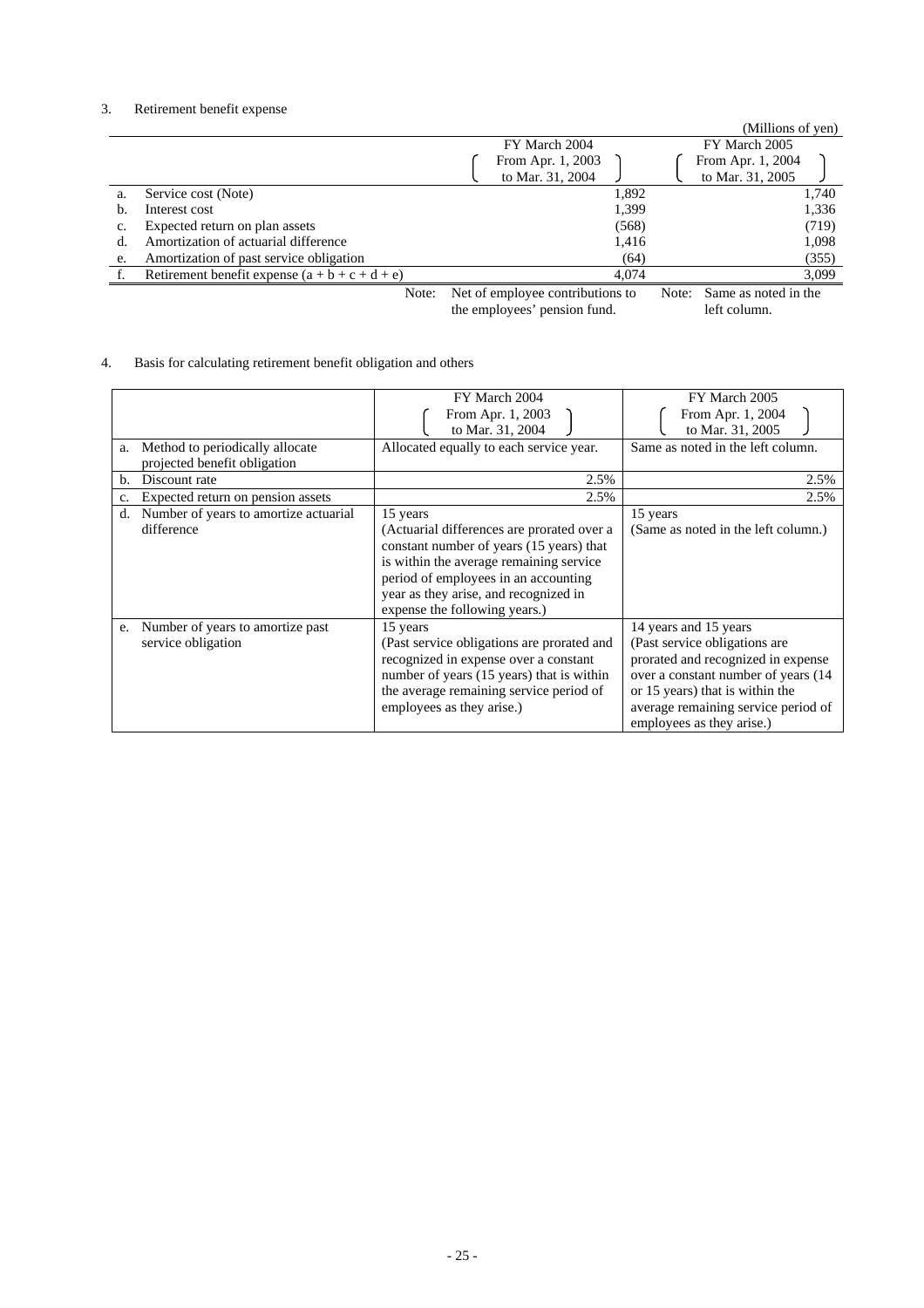# Accounting for Deferred Income Taxes

### 1. Significant components of deferred income tax assets and liabilities

|                                                                         | FY March 2004<br>(million yen) | FY March 2005<br>(million yen) |
|-------------------------------------------------------------------------|--------------------------------|--------------------------------|
| (1) Current assets and liabilities                                      |                                |                                |
| Deferred tax assets                                                     |                                |                                |
| Excess bonuses accrued                                                  | 1,022                          | 1,150                          |
| Accrued social insurance premiums                                       | 92                             | 118                            |
| Accrued enterprise taxes                                                | 423                            | 190                            |
| Valuation loss of finished products                                     | 117                            | 77                             |
| <b>Others</b>                                                           | 208                            | 219                            |
| Sub-total deferred tax assets                                           | 1,864                          | 1,756                          |
| Valuation allowance                                                     | (96)                           | (95)                           |
| Total deferred tax assets                                               | 1.767                          | 1.660                          |
| (2) Non-current assets and liabilities<br>Deferred tax liabilities      |                                |                                |
| Deferred gains on fixed assets                                          | 3,861                          | 3,779                          |
| Net unrealized holding gains on securities                              | 2,437                          | 2,620                          |
| Total deferred tax liabilities                                          | 6,299                          | 6,399                          |
| Offset against deferred tax assets                                      | (5,541)                        | (6,031)                        |
| Net deferred tax liabilities                                            | 757                            | 367                            |
| Deferred tax assets                                                     |                                |                                |
| Retirement benefits                                                     | 6,629                          | 7,148                          |
| Unrealized gross profits from sales of property, plant and<br>equipment | 744                            | 744                            |
| Excess bad debt expenses                                                | 67                             | 65                             |
| Director's retirement benefits                                          | 199                            | 211                            |
| Net unrealized holding losses on securities                             | $\Omega$                       |                                |
| Unrealized loss on golf club memberships                                | 153                            | 157                            |
| Others                                                                  | 176                            | 193                            |
| Sub-total deferred tax assets                                           | 7,971                          | 8,521                          |
| Valuation allowance                                                     | (67)                           | (83)                           |
| Total deferred tax assets                                               | 7,903                          | 8,438                          |
| Offset against deferred tax liabilities                                 | (5, 541)                       | (6,031)                        |
| Net deferred tax assets                                                 | 2,361                          | 2,406                          |

2. Significant components of difference between statutory tax rate and effective tax rate after adjustments for tax-effect accounting

| Statutory tax rate                                              | FY March 2004<br>42.0% | FY March 2005<br>40.7% |
|-----------------------------------------------------------------|------------------------|------------------------|
| (Reconciliation)                                                |                        |                        |
| Non-deductible expenses                                         | 2.7                    | 2.1                    |
| Non-taxable dividend income                                     | (0.4)                  | (0.5)                  |
| Per capita inhabitant tax                                       | 1.2                    | 1.1                    |
| Special deduction of experimental and research expenses, others | (1.2)                  | (0.9)                  |
| Tax loss carryforwards                                          |                        | (1.1)                  |
| Effect of change in income tax rate                             | 1.3                    |                        |
| <b>Others</b>                                                   | 1.3                    | (1.0)                  |
| Effective tax rate                                              | 46.9%                  | 40.4%                  |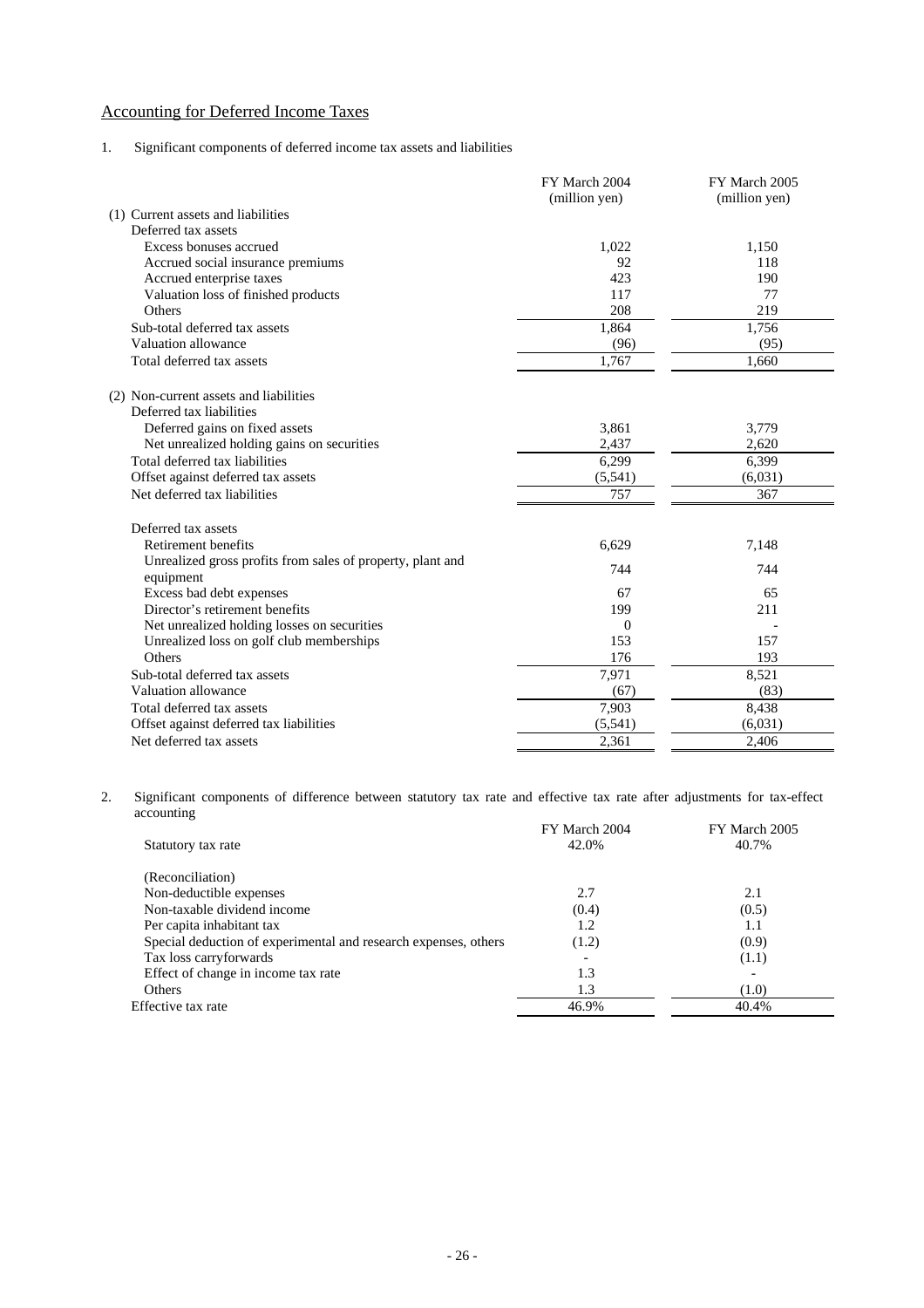### Segment Information

### 1. Business Segment Information

FY March 2005 (From Apr. 1, 2004 to Mar. 31, 2005)

| $\frac{1}{2}$ . Thurch 2009 (110m ripr. 1, 200 r to mun. 91, 2009)      |                     |                          |                                               |         |                                    | (Millions of yen) |
|-------------------------------------------------------------------------|---------------------|--------------------------|-----------------------------------------------|---------|------------------------------------|-------------------|
|                                                                         | Office<br>Furniture | <b>Store</b><br>Displays | Material<br>Handling<br>Systems and<br>Others | Total   | Unallocated<br>and<br>Eliminations | Consolidated      |
| Net sales and operating income (loss)<br>Net sales                      |                     |                          |                                               |         |                                    |                   |
| (1) Net sales to external customers                                     | 118,040             | 68,595                   | 9,891                                         | 196,526 |                                    | 196,526           |
| (2) Internal sales or transfers between<br>segments                     |                     |                          |                                               |         | $\left( -\right)$                  |                   |
| Total                                                                   | 118,040             | 68,595                   | 9,891                                         | 196,526 | $\left( -\right)$                  | 196,526           |
| Operating expenses                                                      | 111,730             | 66,021                   | 9,793                                         | 187,546 | $\left( -\right)$                  | 187,546           |
| Operating income                                                        | 6,310               | 2,573                    | 97                                            | 8,980   | $\left( -\right)$                  | 8,980             |
| Assets, depreciation and amortization,<br>П.<br>and capital expenditure |                     |                          |                                               |         |                                    |                   |
| Assets                                                                  | 84,477              | 40,503                   | 7,562                                         | 132,544 | 41,078                             | 173,622           |
| Depreciation and amortization                                           | 3,092               | 1,146                    | 246                                           | 4,485   | $\left( -\right)$                  | 4,485             |
| Capital expenditure                                                     | 3,151               | 1,218                    | 278                                           | 4,648   | $\left( -\right)$                  | 4,648             |

### FY March 2004 (From Apr. 1, 2003 to Mar. 31, 2004)

|                                                                         |                     |                          |                                               |         |                                    | (Millions of yen) |
|-------------------------------------------------------------------------|---------------------|--------------------------|-----------------------------------------------|---------|------------------------------------|-------------------|
|                                                                         | Office<br>Furniture | <b>Store</b><br>Displays | Material<br>Handling<br>Systems and<br>Others | Total   | Unallocated<br>and<br>Eliminations | Consolidated      |
| Net sales and operating income (loss)                                   |                     |                          |                                               |         |                                    |                   |
| Net sales                                                               |                     |                          |                                               |         |                                    |                   |
| Net sales to external customers<br>(1)                                  | 108,872             | 66,647                   | 7,523                                         | 183,044 |                                    | 183,044           |
| Internal sales or transfers between<br>(2)<br>segments                  |                     |                          |                                               |         | $\left( -\right)$                  |                   |
| Total                                                                   | 108,872             | 66,647                   | 7,523                                         | 183,044 | $(-)$                              | 183,044           |
| Operating expenses                                                      | 105,635             | 63,087                   | 7,610                                         | 176,332 | $\left( -\right)$                  | 176,332           |
| Operating income (loss)                                                 | 3,237               | 3,560                    | (86)                                          | 6,711   | $\left( -\right)$                  | 6,711             |
| Assets, depreciation and amortization,<br>П.<br>and capital expenditure |                     |                          |                                               |         |                                    |                   |
| Assets                                                                  | 79,909              | 38,624                   | 6,753                                         | 125,286 | 47,538                             | 172,824           |
| Depreciation and amortization                                           | 3,146               | 1,099                    | 241                                           | 4,486   | $(-)$                              | 4,486             |
| Capital expenditure                                                     | 2,703               | 1,402                    | 213                                           | 4,319   | 212                                | 4,531             |

Notes: 1. Business segmentation method

Business segmentation is based on considerations of similarities among product types (inclusive of operations) and markets.

### 2. Classification of main products by business segment

| <b>Business Segment</b>                 | Main Products                                                                                                                                                                                 |
|-----------------------------------------|-----------------------------------------------------------------------------------------------------------------------------------------------------------------------------------------------|
| <b>Office Furniture</b>                 | Office furniture, Cultural and educational facilities, Partition, Medical and research<br>facilities, Security systems, SOHO-related products                                                 |
| <b>Store Displays</b>                   | Showcases for stores, Refrigerated showcases, Counters for stores                                                                                                                             |
| Material Handling Systems<br>and Others | Racks and stackers for factories and warehouses, Automated material handling systems,<br>Torque converters for industrial and construction equipment, insurance and real estate<br>management |

 3. Of assets, major corporate assets included in the corporate and eliminations item are cash and marketable securities, and their amounts are as follows:<br>FY March 2005  $\text{\#41,078}$  million ¥41,078 million FY March 2004 ¥47,538 million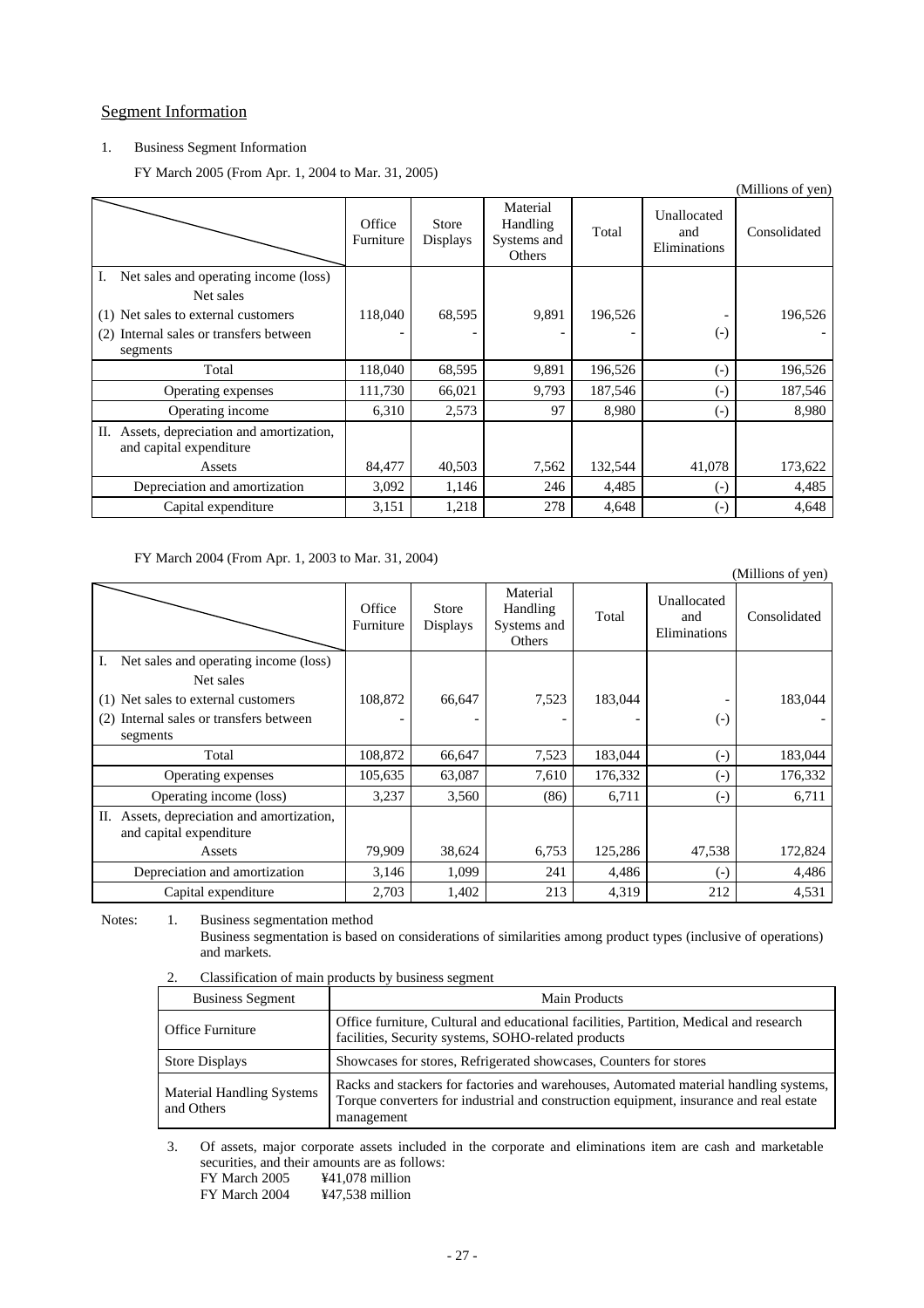2. Geographically Segmented Information

Because net sales and assets for Japan exceed 90% of aggregate net sales and assets for all segments, geographically segmented information is omitted.

3. Overseas sales

Overseas sales were omitted since they accounted for less than 10% of total consolidated sales.

### Transactions with Related Parties

During current year (from Apr. 1, 2004 to Mar. 31, 2005)

Directors, major individual shareholders, others

| Type of<br>party | Name                  | Address<br>of<br>residence | Capital or<br>other<br>contribution<br>to the<br>Company<br>(million yen) | Line of<br>business or<br>occupation                                                       | Voting share<br>ownership (%)<br>in the<br>Company (or<br>the Company's<br>ownership in<br>the Party) | Relationship<br>Concurrent<br>directorship | <b>Business</b><br>partnership | Trading<br>details                                               | Trading<br>volume<br>(million)<br>yen) | Line item            | Balance<br>at year-<br>end |
|------------------|-----------------------|----------------------------|---------------------------------------------------------------------------|--------------------------------------------------------------------------------------------|-------------------------------------------------------------------------------------------------------|--------------------------------------------|--------------------------------|------------------------------------------------------------------|----------------------------------------|----------------------|----------------------------|
| Director         | Masayuki<br>Takashima |                            |                                                                           | The<br>Company's<br>Director.<br>Mitsubishi<br>Corporation's<br>Representative<br>Director | None                                                                                                  | $- -$                                      |                                | Sales of<br>products to<br>Mitsubishi<br>Corporation<br>(Note 2) | 18,661                                 | Trade<br>receivables | 3,693                      |

Notes: 1. In the table above, the trading volume is net of, and the balance at year-end is gross of, consumption taxes.

2. The selling price and other trading terms were determined on an arm's length basis.

### Per Share Data

|                                                                                | (to Mar. 31, 2004)                                                                                                                                              | (to Mar. 31, 2005)                                                                                                                                              |  |  |
|--------------------------------------------------------------------------------|-----------------------------------------------------------------------------------------------------------------------------------------------------------------|-----------------------------------------------------------------------------------------------------------------------------------------------------------------|--|--|
| Shareholders' equity per share of                                              | ¥528.46                                                                                                                                                         | ¥570.68                                                                                                                                                         |  |  |
| common stock                                                                   |                                                                                                                                                                 |                                                                                                                                                                 |  |  |
| Net income per share of common stock                                           | 435.41                                                                                                                                                          | ¥48.93                                                                                                                                                          |  |  |
| The basis for calculating net income per share of common stock was as follows: | The diluted net income per share of<br>common stock is not presented, since<br>there were no securities with dilutive<br>effect outstanding through the period. | The diluted net income per share of<br>common stock is not presented, since<br>there were no securities with dilutive<br>effect outstanding through the period. |  |  |
| Net income                                                                     | ¥3,971 million                                                                                                                                                  | ¥5,485 million                                                                                                                                                  |  |  |
|                                                                                |                                                                                                                                                                 |                                                                                                                                                                 |  |  |
| Net income attributable to common stock                                        | ¥3,971 million                                                                                                                                                  | $45,485$ million                                                                                                                                                |  |  |
| Average number of shares of common                                             | 112,161,378 shares                                                                                                                                              | 112,120,955 shares                                                                                                                                              |  |  |

Previous year

Current year

### Significant Subsequent Events

Average number of shares of common

stock during the period

In accordance with a resolution adopted by its Board of Directors on March 18, 2005, the Company has issued new debt, under The 8th Unsecured Straight Bond Program, offering the terms outlined below.

| Total amount issued: | ¥5,000 million                                                        |
|----------------------|-----------------------------------------------------------------------|
| Issue price:         | $\text{\textsterling}100$ per face value of $\text{\textsterling}100$ |
| Payment date:        | April 27, 2005                                                        |
| Maturity date:       | April 27, 2009                                                        |
| Coupon rate:         | $0.61\%$ per annum                                                    |
| Purpose:             | Refunding outstanding loans                                           |
| Collateral:          | No collateral attached                                                |